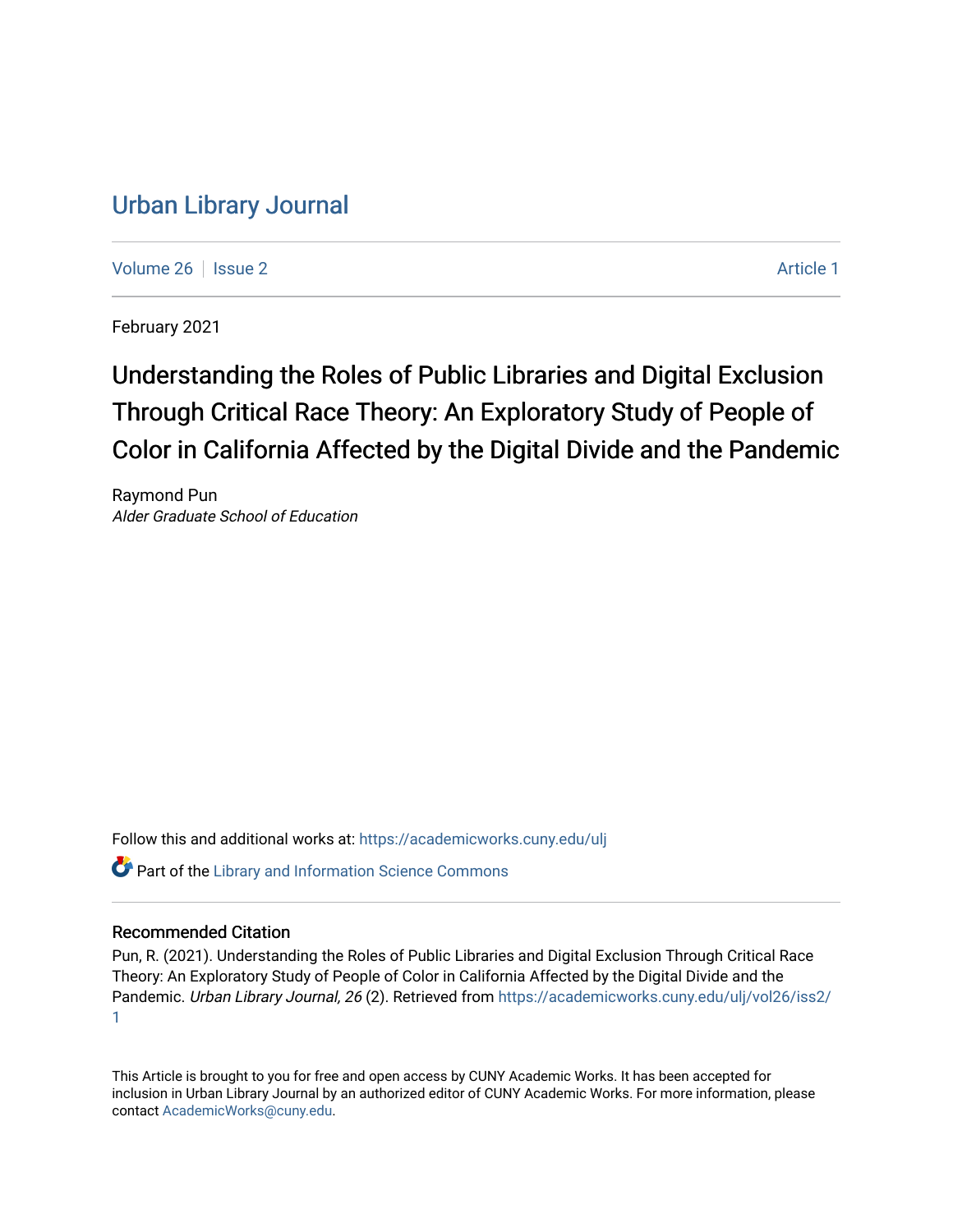## Understanding the Roles of Public Libraries and Digital Exclusion Through Critical Race Theory: An Exploratory Study of People of Color in California Affected by the Digital Divide and the Pandemic

#### Cover Page Footnote

The author would like to thank participants for sharing their narratives and experiences, particularly during the pandemic time. The author would like to thank Anne Marie Gruber for her copy editing and close reading support. In addition, the author would like to thank the two anonymous peer reviewers for providing useful comments and feedback, and reviewer #1 for additional feedback. The author would like to acknowledge funding from Phi Kappa Phi and Fresno State's Graduate Studies Division that supported this research. In addition, the author would like to thank and acknowledge the support from his dissertation committee: Dr. James Mullooly, Dr. Annie White, Dr. Bob Bleicher, and Dr. Maria McCauley.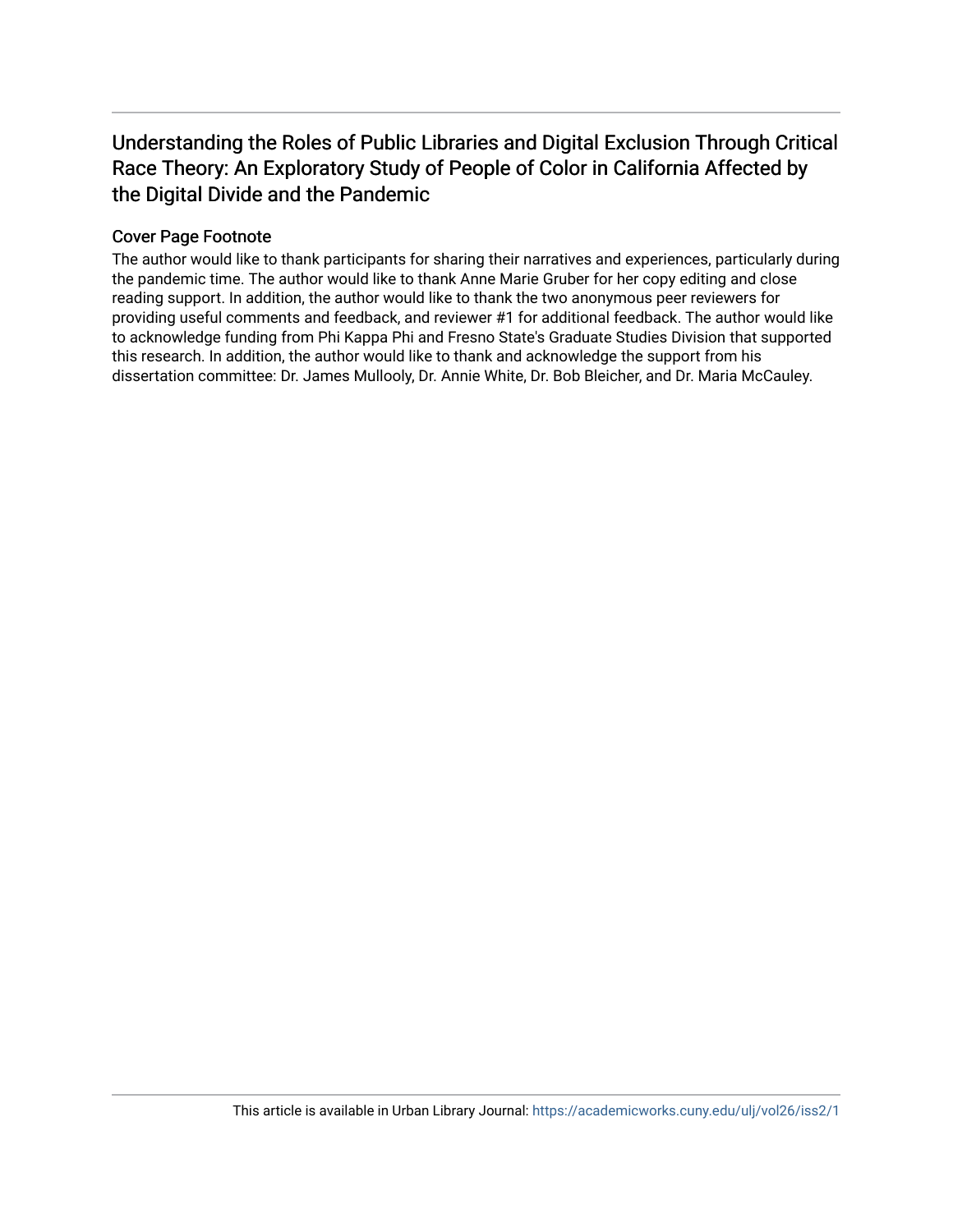# Understanding the Roles of Public Libraries and Digital Exclusion Through Critical Race Theory: An Exploratory Study of People of Color in California Affected by the Digital Divide and the Pandemic

#### By Raymond Pun

## Abstract

With the arrival of COVID-19, public libraries have been closed or partially reopened in various phases. This qualitative study explores the lived experiences of select library users in California, particularly people of color who experience digital exclusion, and how they use their public libraries prior to and during the pandemic. The study is guided by two research questions: 1. What are the barriers in using public libraries' technology resources experienced by patrons of color before and during the pandemic? 2. What are their perspectives, purposes, and beliefs in using technologies in the public library before and during the pandemic? Using critical race theory to illuminate users' stories and experiences in accessing the internet through their public libraries, the research underscores the constraints that patrons of color experience and how public libraries and its workers can re-imagine their technology services and resources to mitigate restrictions posed by the digital divide and to better serve their communities of color.

# Keywords

Public libraries, critical race theory, digital divide, qualitative study

# Author Biography

Ray Pun (he/him) is a librarian at the Alder Graduate School of Education. He has presented extensively and published numerous articles on a variety of topics including information literacy, global librarianship, and student engagement in academic libraries. In 2016, Ray participated in the Institute of Research Design Librarianship (IRDL) program. He holds a Doctorate in Education, a Master of Library Science, a Master of Arts in East Asian Studies, and Bachelor of Arts in History.

# Acknowledgment

The author would like to thank participants for sharing their narratives and experiences, particularly during the pandemic time. The author would like to thank Anne Marie Gruber for her copy editing and close reading support. In addition, the author would like to thank the two anonymous peer reviewers for providing useful comments and feedback, and reviewer #1 for additional feedback. The author would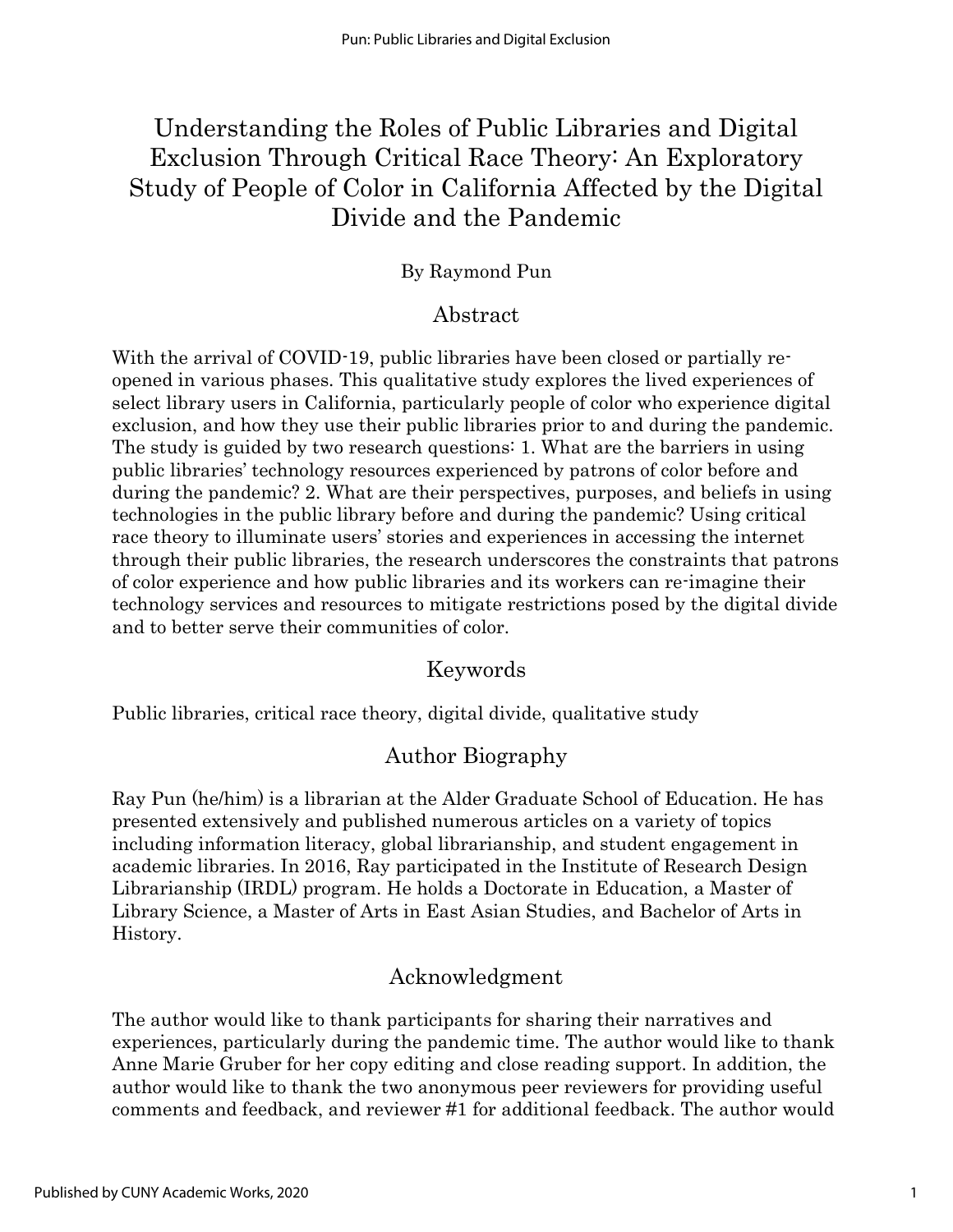like to acknowledge funding from Phi Kappa Phi and Fresno State's Graduate Studies Division that supported this research. In addition, the author would like to thank and acknowledge the support from his dissertation committee: Dr. James Mullooly, Dr. Annie White, Dr. Bob Bleicher, and Dr. Maria McCauley.

### Introduction

Lack of access to information can leave people stranded, at a disadvantage, and unable to seek career or educational opportunities. According to the Federal Communications Commission (FCC), there are at least 21 million people in the United States who still do not have a connection to the internet (2019). Known as the "digital divide," this enduring phenomenon refers to the unequal access between groups who have or do not have access to technologies based on demographic characteristics such as age, education level, geographic location, language, race, and socioeconomic status (Gilbert, 2010; Hollins, 2015; Yu, 2006).

People of color are more affected by this issue compared to white people. In numerous research studies by the Pew Research Institute, Free Press, and Institute for Local Self-Reliance, racial disparity in digital access has been deemed critical (Floberg, 2018; Smith, 2014; Turner, 2016). "One study found that children in one of every three Black, Latinx, and Native American households did not have broadband access at home" (Kienbaum, 2020, para. 1). These alarming statistics on digital exclusion experienced by communities of color continue to serve as crucial discussion points for policy makers, educators, and community members to address collectively.

A major factor that has deepened the divide and generated urgent policy discussions is the emergence of COVID-19, which has disrupted everyday life globally in 2020. Those who do not have digital access may feel the intense pressures of the pandemic more than others. To reduce further outbreaks, libraries, universities, and community services were forced to shut down or were "flipped to the digital" (Romm, 2020). This approach has significant implications, leaving millions of people who do not have digital access to be vulnerable. People without digital access struggle to complete their schoolwork; they may not have access to apply for housing or for jobs. Researchers Vogels, Perrin, Rainie, and Anderson (2020) reported, "the vast majority of Americans view the impact of the internet positively, and nearly nine-in-ten say it's been an essential or important tool during the coronavirus outbreak" (para. 14). Internet inequality existed before the pandemic and now the situation has been exacerbated for many people without internet or public library access.

The digital transitions can and have paralyzed educators and students alike who may not have access to technological resources or the necessary technology skills to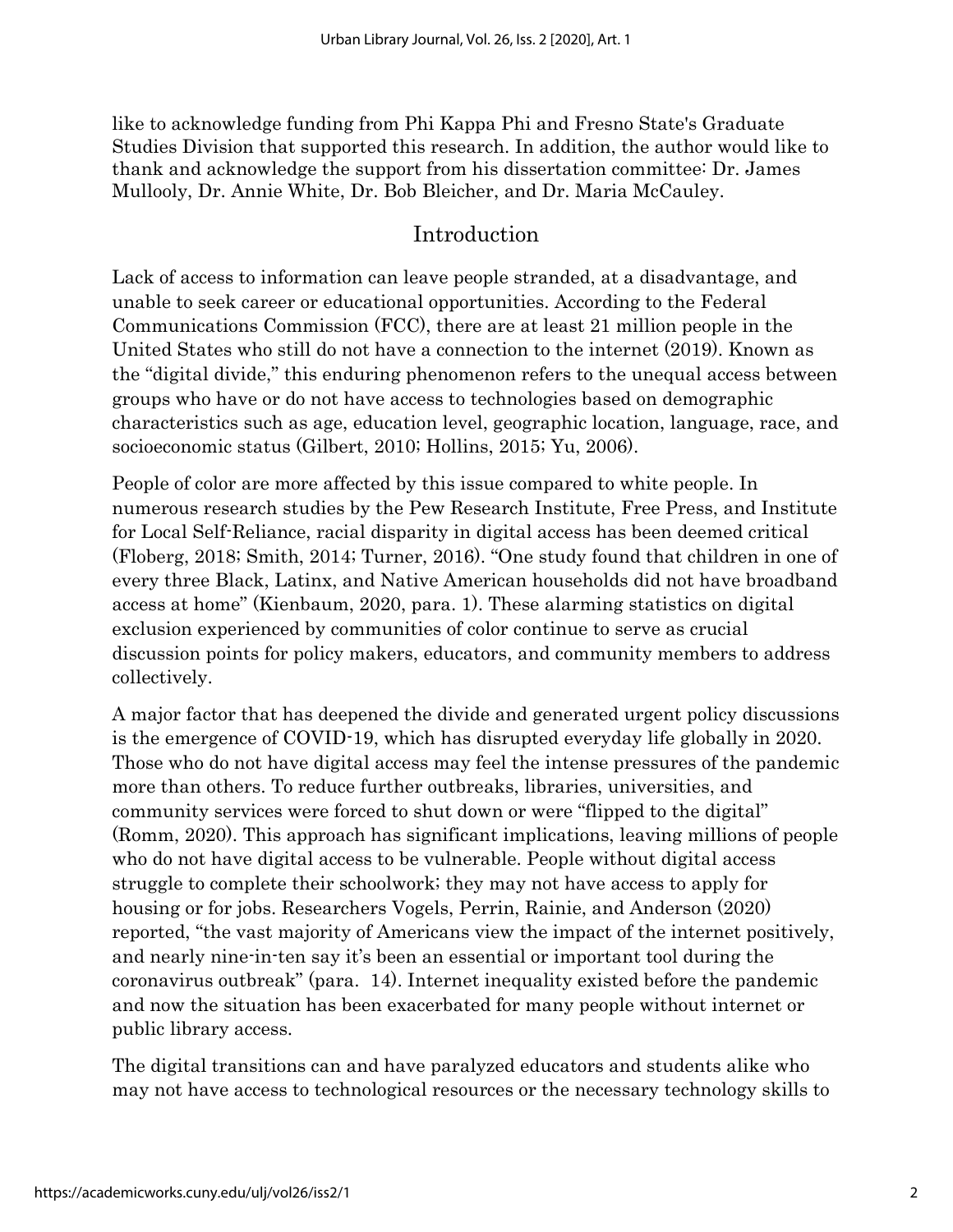navigate the switch. Technology policy reporter Romm (2020) explained, "The disruption wrought by the coronavirus threatens to exacerbate those digital woes, raising the question whether the U.S. government and telecom industry should have done more to cure the country's digital divide – well before a pandemic gripped the nation" (para. 4). Public libraries were forced to shut down their facilities. As a result, their operations of service and ability to provide access to the internet were immediately reduced for public library users. Trapped between a pandemic and the digital divide, these patrons may find their lives to be in upheaval.

To understand the lived experiences of such individuals, this exploratory study examines how public library users, specifically people of color (POC), were affected by the digital divide before and during COVID-19. The study is guided by two research questions:

- 1. What are the barriers in using public libraries' technology resources experienced by patrons of color before and during the pandemic?
- 2. What are their perspectives, purposes, and beliefs in using technologies in the public library before and during the pandemic?

To answer these two questions, this study utilized in-depth interviews. Using critical race theory (CRT), the study highlighted the perspective and voices of participants who identify as POC in understanding the types of barriers and challenges that they experience under the digital divide (Pun, 2020a). In this context, people of color identified as non-White and as Black/African American, Hispanic/Latinx, Native American, and/or Asian/Native Hawaiian/Other Pacific Islander. By centering on lived experiences of POC as public library patrons, this study provided opportunities for public libraries to reimagine their services for ethnic groups that they serve and to rethink ways to improve their services to such communities.

# Theoretical Framework: Critical Race Theory

To understand people of color's experiences under the digital divide, the present study applies critical race theory in highlighting their voices. Critical race theory is the "idea that race is a socially constructed category that is deeply implicated in the use, and circulation of power in society. Thus, its two principal objects of analysis are race and power" (Torres, 2013, para. 2). Legal scholars such as Derrick A. Bell (1980), Kimberlé Williams Crenshaw (2010), and Richard Delgado (1995) defined this concept and described the role of race in history and lived experiences, including workplaces, institutions, policies, and communities. Noted scholar Gloria Ladson-Billings (1998) exclaimed that "thinking of race strictly as an ideological concept denies the reality of a racialized society, and its impact on people in their everyday lives" (p. 9). To understand the role of CRT in the community, it is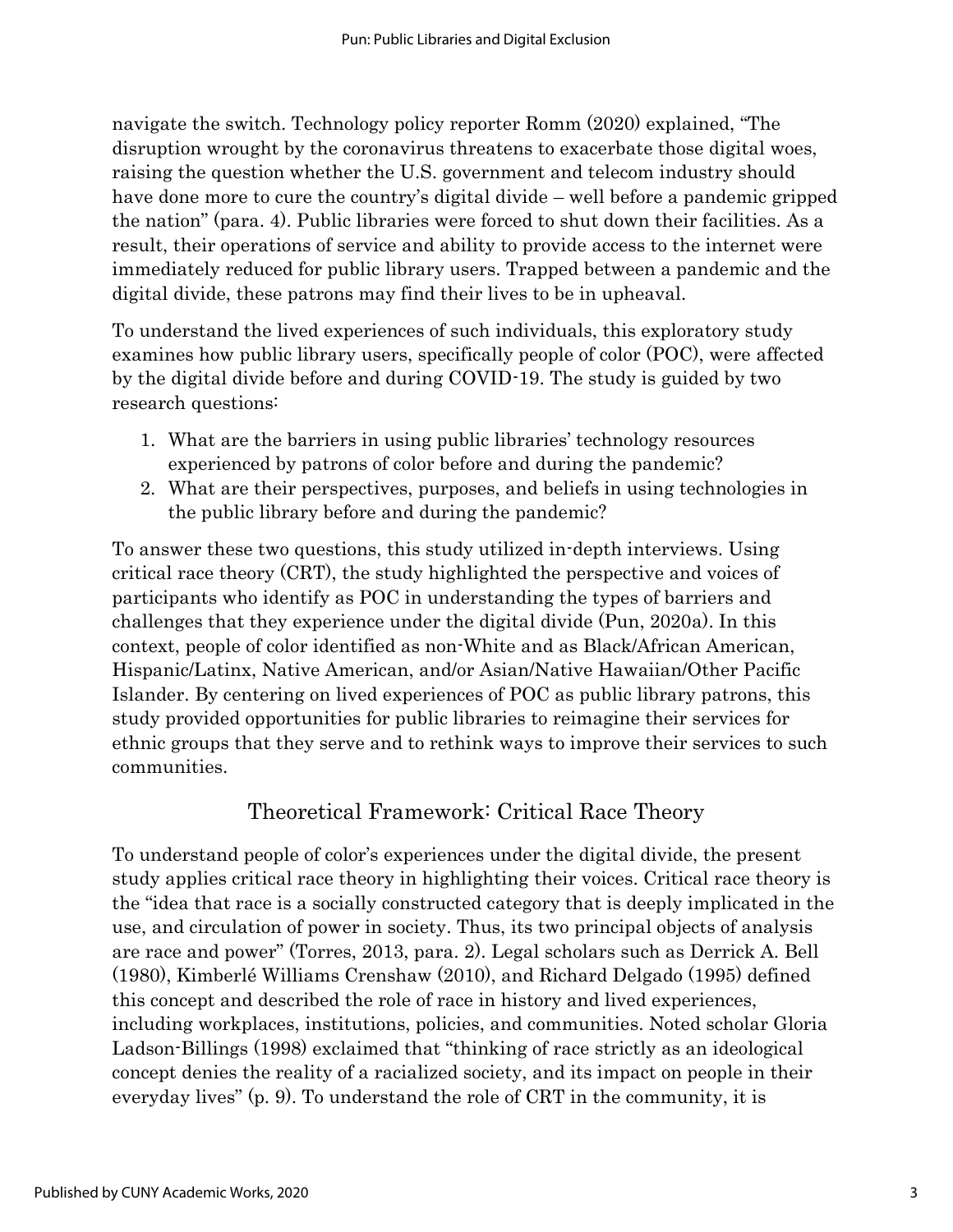important to inquire and address the relationships among power structures, and oppressions that permeate across institutions and systems and their relations with POCs. Critical race theory is an appropriate theoretical framework for this study because it enables the researcher to understand how race plays a central role in policies and practices of the public library and how these facets affect patrons of color. The connection between one's access and experience can be better understood through a CRT lens.

One major tenet of CRT, storytelling, is a useful approach in understanding and amplifying oppressed voices, enabling POCs to "communicate to their white counterparts matters that the whites are unlikely to know" (Delgado & Stefancic, 2012, p. 9). Storytelling is a crucial component of CRT because this approach deconstructs the normative experiences and provides a voice to those who are oppressed. Storytelling rejects the normative stance or perspective that leads to racial oppression. By engaging and allowing new voices to emerge, new perspectives can disrupt dominant narratives and allow opportunities for individuals in positions of authority and communities at large to reconsider ways to address concerns or issues that were dismissed before.

Applying CRT through storytelling can illuminate the deep and underlying issues of the power structures that exist in public libraries and highlight how systematic racism is prevalent and experienced by communities of color today, particularly under the digital divide. This study applies CRT through a qualitative methodology by asking participants who identify as public library users of color and community members who experience digital exclusion to recount their narratives and stories in using public library technology resources prior to and during COVID-19.

# Literature Review

While there has been an abundance of quantitative studies that examine the impact and effect of the digital divide on communities-at-large, there is limited qualitative research on the lived experiences of people of color experiencing the digital divide and the pandemic, and the role of public libraries in mitigating and/or perpetuating digital exclusion in the United States (Alves, 2004; DiMaggio & Hargittai, 2001; Gilbert, 2010; Hargittai & Hinnant, 2008; Hollins, 2015; Rowsell et al., 2017; Valadez & Duran, 2007; Van Dijk, 2006; Warschauer, 2004). There is also a gap in the literature on the role of CRT in understanding the experiences of those who are digitally excluded. This current study adds new research to this area by applying qualitative methods and critical race theory in understanding the relationship between the public libraries and the digital divide.

Sociologist Eric Klinenberg (2018) asserted that public libraries provide not only space, but a "social infrastructure" to their patrons when it comes to information.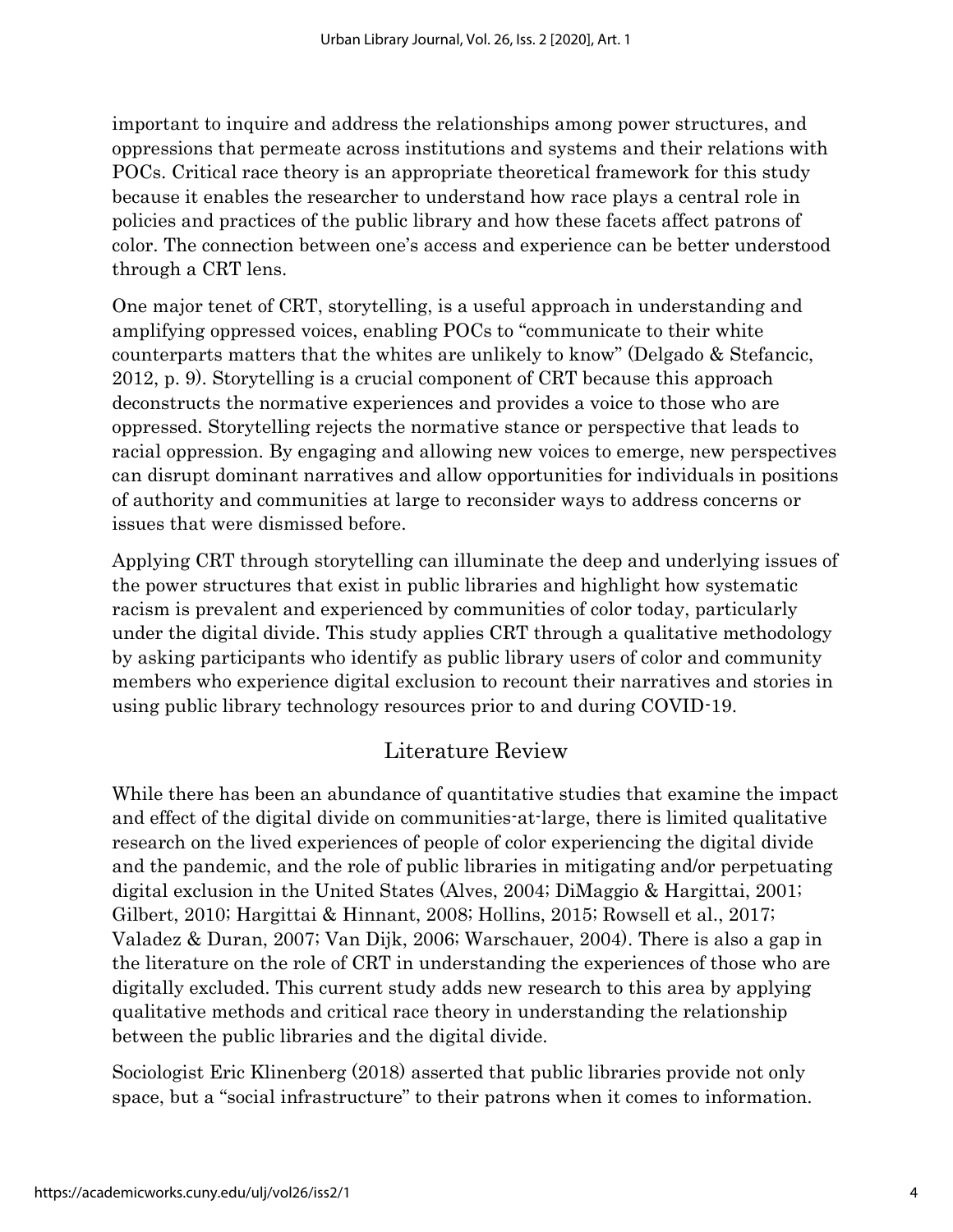Public libraries' affordances are critical in fostering a "social infrastructure" that can increase civic engagement, literacy, and learning in all forms for their communities (Klinenberg, 2018). Public libraries may also provide technology resources and training as well as Wi-Fi access to their communities. However, public libraries can also play an unconscious role in limiting their support services or resources to their communities experiencing the digital divide. This section highlights research describing how public library resources and services for communities of color can be perceived as a barrier.

In highlighting racial disparities with technology access, Kinney (2010) described how public libraries are addressing the digital divide; the author examined research on the number of U.S. libraries providing computer stations and internet access to their communities. Using 2000 county-level census data, Kinney (2010) found a "widening disparity in the number of computers available in the areas with higher versus lower percentage of non-white and non-English speaking households" (p. 105). This study is dated; however, the findings provide relevant context for this current study. As Kinney (2010) wrote, "In all years [between 1998-2006], libraries in more racially and linguistically diverse counties (as measured by percent of nonwhite and non-English-speaking households) had significantly fewer terminals per 1000, and the mean difference increased over the 9 years of observation" (p. 126). Despite the date of this publication, these types of barriers continue to resonate for participants in this study.

Moreover, high cost of internet services and low-income status have been major barriers to digital access (Turner, 2016). Free Press, an independent organization that focus on the media and technology landscape, published a white paper that examined the systematic racial discrimination on home-internet adoptions (Turner, 2016). Based on U.S. census and income data collection, the author discovered that accounting for demographic factors and descriptors including income, age, and education, many racial and ethnic groups still fall behind compared to whites in home-internet adoption. Furthermore, the study suggested that "structural racial discrimination contributes to the digital divide" (Turner, 2016, p. 5). In addition, internet providers have not identified affordable solutions to support communities of color. As a result, this "depresses internet adoption among people of color" (Turner, 2016, p. 7). The report signaled that there are external barriers that prohibit digital access for people of color. Those who are digitally excluded may turn to community anchors and institutions such as public libraries to obtain digital access. This current study highlights how library patrons of color experience systemic barriers to access within the library, and how their identities as people of color shape their understanding of institutional constraints.

Public libraries have also partnered with other organizations to address the digital divide. In one case study, Pun, Xiong, Ortega, and Nauk (2017) explained their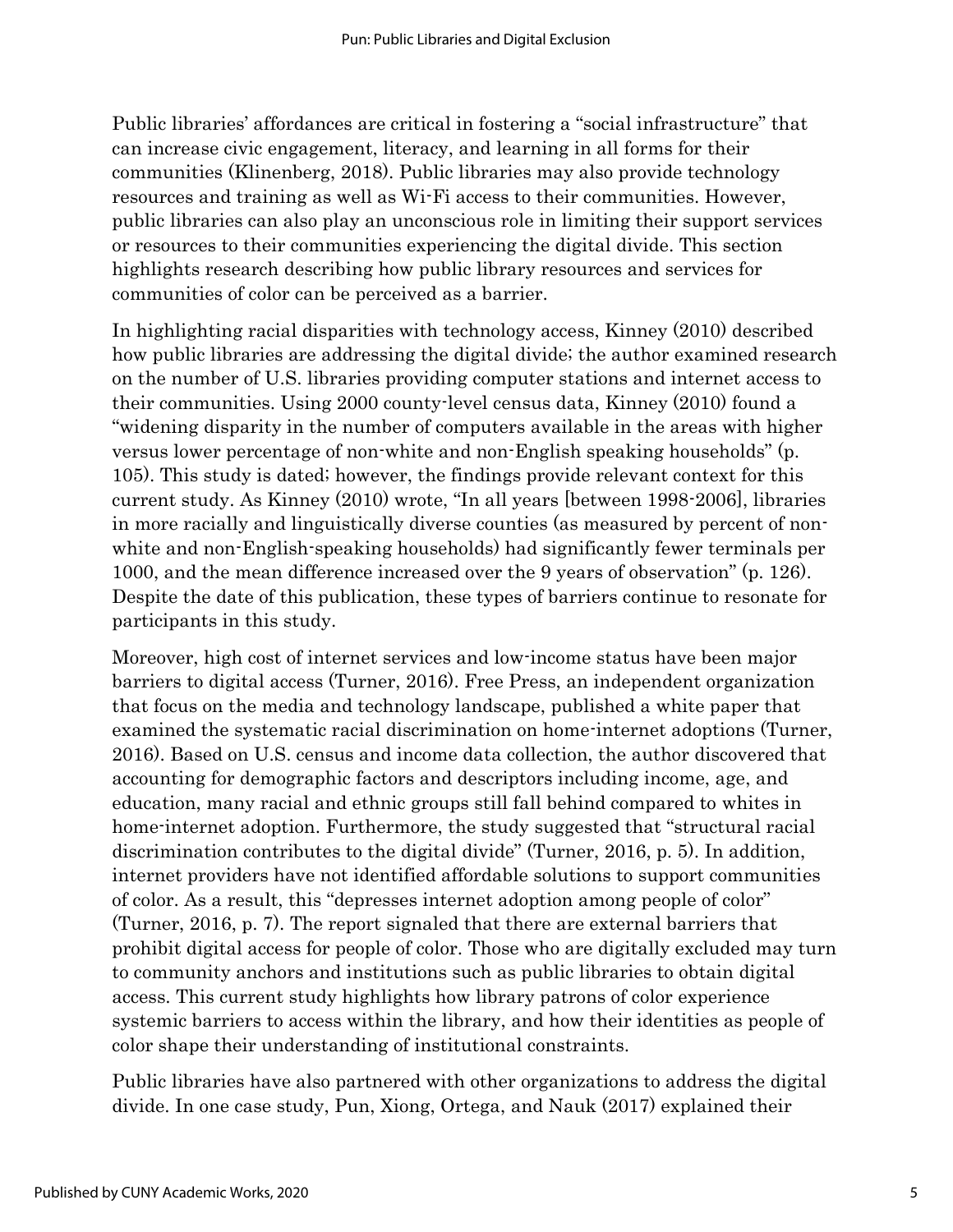partnership between the library of California State University Fresno and the Fresno County Public Library (FCPL) system in providing technology workshops to the Fresno County community. Under such collaborations, the authors described how they provided free workshops and consultations, with assistance including applying to jobs online and one-on-one technology support in various languages such as English, Arabic, Hmong, Spanish, and Khmer languages. The authors urged the need for such collaborative initiatives to support the diverse communities of public library users. However, the partnership was a grant-funded initiative that ran in 2016–2017. The lack of financial support for this collaboration to support technology training for the community can be viewed as a barrier to access. The impetus for this project focused on addressing the lack of technology workshops and consultations offered by FCPL to the community. Without these types of support or services, public libraries unconsciously inhibit opportunities for their users to learn technology skills.

To understand how public libraries can provide support and reinforce barriers, Hollins' (2015) research draws on these connections. Hollins' (2015) dissertation research on the experiences of African-American community college students who were "digitally denied" access found that students relied on their public libraries to use technology resources to complete their school assignments but faced barriers. Applying CRT, Hollins (2015) captured their voices to reveal, "While public libraries have become a resource for gaining access to computers and the internet, they are over-crowded, and the time limit placed on users is not sufficient for community college students" (p. 85). These findings were also echoed by participants in the current study. By centering on the lived experiences of African-American community college students, Hollins' research demonstrated and acknowledged the barriers posed by public libraries' technology resources, services, and policies.

Whitacre (2019) asserted that libraries are natural partners in supporting digital inclusion for marginalized communities; the one-year study explored how hotspot devices and programs from the public libraries can extend online services to rural communities in Oklahoma. Using mixed methods approach, Whitacre examined the barriers, community responses and needs, connections to audiences across racial and age categories, and the financial sustainability of the program. The author explained that libraries play a key role in supporting the rural communities' programs and activities: local residents valued the services and target audiences were met. Cost was a major barrier to such programs, which supported training for the library staff in using the devices. Whitacre's (2019) research found that libraries' work in providing hotspot devices can reduce the digital divide in isolated regions with limited broadband infrastructures.

To address the gap in the literature on the impact of the digital divide toward public library users of color's experiences, the current study captured the barriers in using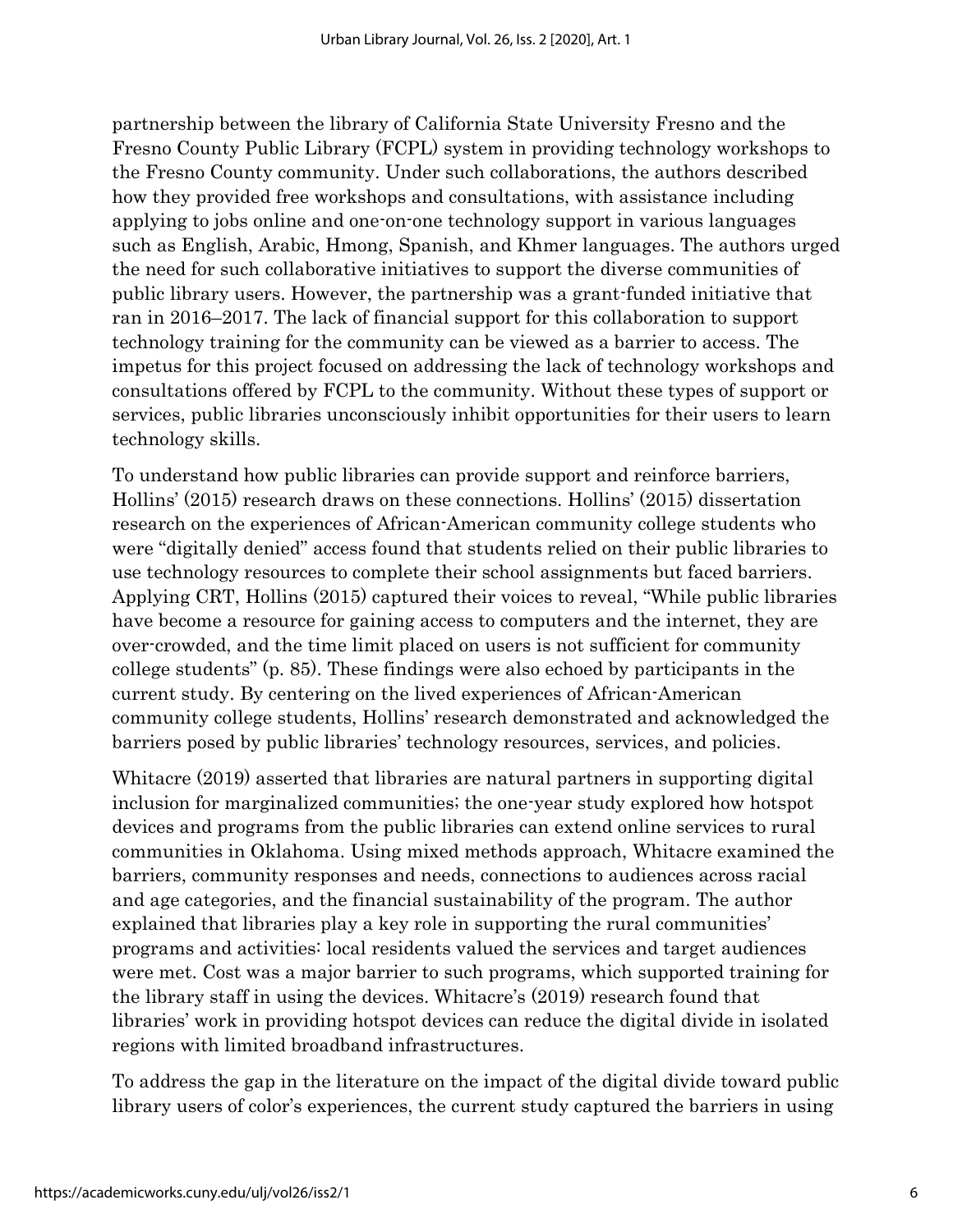and accessing public library's technology resources from the patrons' experiences. By highlighting their stories, perspectives, beliefs, and purposes in using technologies in the public library prior to and during COVID-19, and through critical race theory, this current study focused on how the public libraries support their needs and to what extent that public libraries may still hinder digital access.

#### Methods

The interview method is an important qualitative approach to understand the participants' experiences through their own reflections and thoughts on the public libraries and digital divide. In addition, the method amplifies their voices and experiences (Given, 2008; Hollins, 2015; Kristensen & Ravn, 2015). This approach is aligned with storytelling, which is a tenet of CRT (Delgado & Stefancic, 2012).

The researcher collected and analyzed qualitative responses from active public library users of color who experience the digital divide. This study acknowledged that there are community members who are experiencing the digital divide and are not active users of the public library. However, the research included only active library users because their stories and experiences may explain how the public libraries' technology resources are, or are not, meeting patron needs and expectations, including the barriers produced by the digital divide.

Through a referral process by public librarians in select libraries in California, the researcher initially identified and recruited nine participants who fit the criteria of being an active public library user of color and experiencing the digital divide. The users, public librarians, and libraries are not named in this study because the researcher aims to protect their privacy. Three withdrew from participation and the remaining six participated in semi-structured interviews. To recruit participants, convenience sampling was applied so the researcher can identify participants more easily and under specific conditions (Allen, 2017).

The interview questions used in this study were open-ended and broad (see Appendix A). Each interview session lasted between 60 and 90 minutes. Participants had opportunities to share and reflect their experiences using their public library's technologies and how they were impacted by the digital divide. This IRB-approved research study ensured safety, confidentiality, and empathy from the researcher when addressing sensitive information shared by participants. Potential risks that participants could have experienced included feeling uncomfortable when talking about the digital divide in personal accounts. Participants could have discussed their experiences of racism, microaggressions, or negligence based on their interactions at the public library, particularly with the public library staff. Solórzano, Ceja, and Yosso (2000) described microaggressions as "subtle insults (verbal, nonverbal, and/or visual) directed toward people of color, often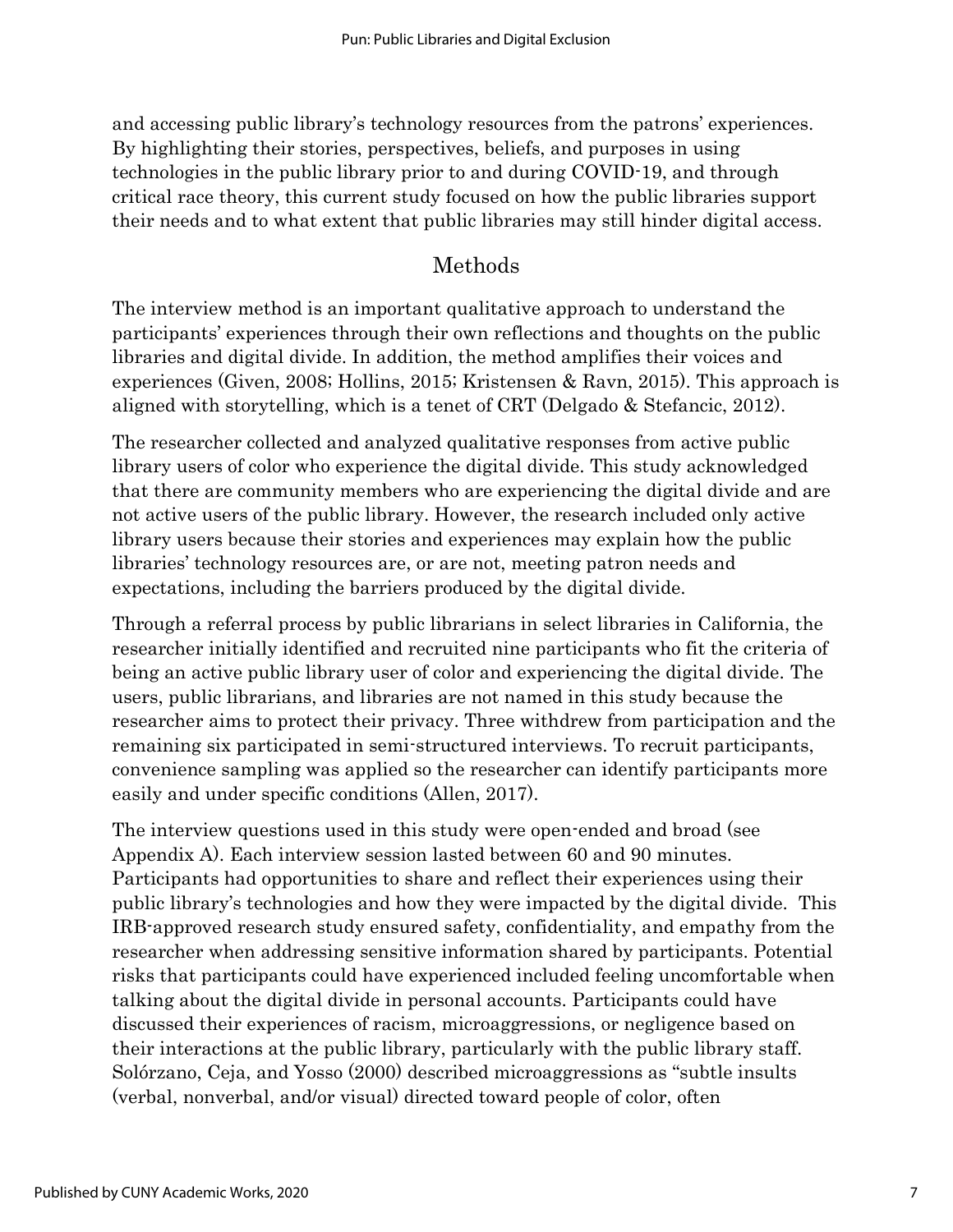automatically or unconsciously" (p. 60). During the interviews, participants could have felt ashamed to recount their experiences and their lack of knowledge or skills when using the public library's computers. Sharing these lived experiences and stories by people of color connect directly to this study's theoretical framework: CRT.

This study minimized such risks by affirming that participation was voluntary, and the participants could skip any questions or stop the interview at any time without the need to provide a reason. Participants were also informed that their responses were only used for research purposes. This was reviewed with each participant prior to each interview.

Six individual in-person interviews were conducted prior to COVID-19. All six participants responded to all 14 questions and shared their experiences using technologies at home and in the library see (Appendix A). During COVID-19, only two participants agreed to participate in a follow-up phone interview. These interviews were much shorter and lasted 20–25 minutes each (see Appendix B).

After conducting all the interviews both pre- and during COVID-19, participants' responses were transcribed. In reviewing transcripts, the researcher developed a codebook and coded each transcript with emerging themes and subthemes, revising the codebook as necessary for pre-COVID period. Strauss and Corbin (1994) described grounded theory as a methodology that occurs during the actual research process where there are interactions between data collections and analyses. Using this approach, the researcher compared the responses from each interviewee and generated common themes that highlighted their shared experiences based on actual data in hand. The researcher identified the structures for each theme and searched for patterns in participants' responses.

This study anonymizes the participants' names with a number code instead for both types of session: pre-COVID-19 and during COVID-19 (See Tables 1 and 2).

| Participant Code | Age Range | Gender | Race                        |
|------------------|-----------|--------|-----------------------------|
|                  | $18 - 30$ | F      | Asian                       |
| $\overline{2}$   | $31 - 49$ | F      | Black/African American      |
| 3                | $31 - 49$ | М      | Hispanic/Latino<br>American |
| $\overline{4}$   | $31 - 49$ | F      | Asian                       |
| 5                | $31 - 49$ | F      | Asian                       |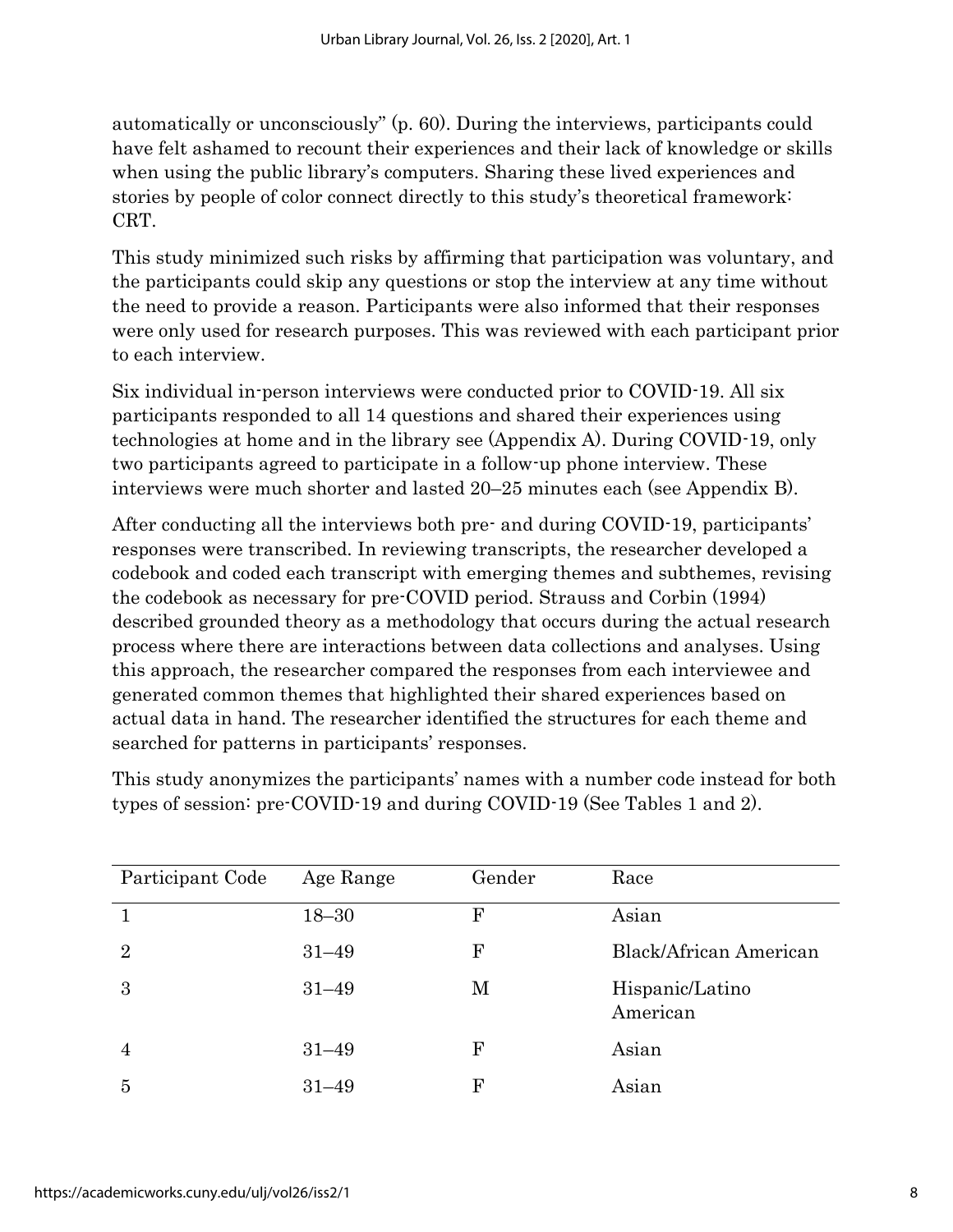#### 6 31–49 F Asian

#### Table 1: Background of Participants for Pre-COVID 19 Experiences

| Participant Code | Age Range | Gender | Race                   |
|------------------|-----------|--------|------------------------|
|                  | $31 - 49$ |        | Black/African American |
|                  | $31 - 49$ |        | Asian                  |

Table 2: Background of Participants for During COVID 19 Experiences

Based on these interviews, the qualitative study highlighted coded data from these individuals through analyzing their experiences using the critical race framework. The responses and codes from two interviews conducted during COVID-19 were separated from the pre-COVID-19 responses.

#### Results

The interviews generated important themes and considerations. By understanding participants' stories regarding the barriers, and their purposes and beliefs in using technology resources in their public libraries, this study uncovered new opportunities for public libraries to rethink their service to better support such patrons of color. These major themes included differences in access and financial and social impacts (see Table 3).

| Themes                             | Selected Open Codes                                                                                                                                                                                                                                                  |                                                                                                                                                                |
|------------------------------------|----------------------------------------------------------------------------------------------------------------------------------------------------------------------------------------------------------------------------------------------------------------------|----------------------------------------------------------------------------------------------------------------------------------------------------------------|
| Differences<br>in access           | Affordability; pre-paid cards; using<br>mobile devices with limited internet<br>access for specific purposes at home;<br>2-hour policy; printing issues,<br>asking for more time; affected by<br>library hours, planning ahead and<br>preparing in advance           | Library staff are helpful<br>and knowledgeable; asking<br>for help, working on group<br>assignments in the library;<br>need to use the public<br>library       |
| Financial<br>and social<br>impacts | Applying for jobs online, searching<br>for jobs online, creating<br>resumes/cover letters, learning new<br>skills for job opportunities, applying<br>for housing online, using YouTube,<br>research engagement, social media<br>tools; reaching out to some one with | Confidence; self-<br>autonomous; comfortable<br>with technologies; learning<br>new skills and tools like<br>information technology;<br>photoshop; hardware and |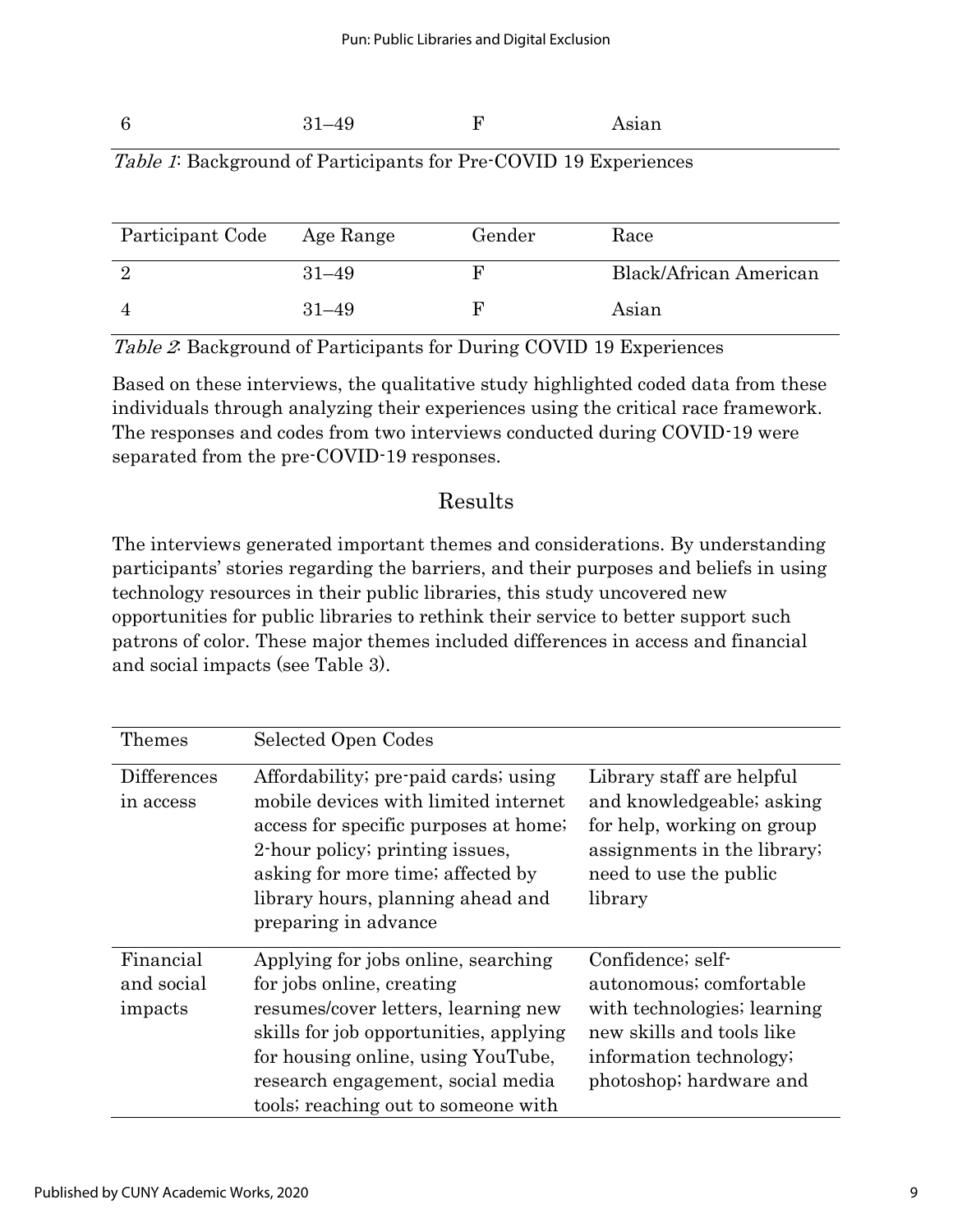similar backgrounds; diversity and inclusion software programs; completing schoolwork

Table 3: Themes Emerged from Open Codes

Constraints to Access

Access differences are marked by types of constraints experienced by participants. Differences in access also contained a subtheme which is time. Levels of access are determined by two types of constraints identified in this study: circumstantial and institutional constraints (Pun, 2020b). Under circumstantial constraints, participants' levels of access are determined by their own situations. For example, all participants shared that they do not have internet access at home, but some have a cell phone with limited broadband access and others may have a laptop but no internet access. Participant 4 revealed that she could not access the internet effectively due to the lack of cellular service in the area.

Participants may have other duties that prohibit them from fully using the public library's technology resources. This can be a day job or being a student. For participants 5 and 6, they are college students who live far away from their public libraries. Participant 5 explained, "School is like college. Most of the kids are very noisy, even though it says quiet [in the academic library], they are not quiet. The public library is most of the time quieter than the school library. I prefer the public library." Participant 5 described, "[The public library is] closer to my work and it's more convenient. And if I stay in school then I hit traffic." Furthermore, she explained, "That's why I go to the public libraries because [the campus library] close[s] at 7 pm." For participant 6, the campus library was not convenient. She remarked, "Ah, yeah, but I don't have school every day, so I am very close to the public library." As a result, they may be unable to visit their libraries during the daytime. Distance is a factor that can affect an individual's circumstances.

Institutionally, participants have expressed that their access to the internet and activities were limited by their public library's own policies, resources, and services (see Table 3). The one issue that all participants mentioned was they felt that the two-hour limit in using the public library terminal restricted their access. Time serves as a barrier or conduit to access. Time can restrict access based on institutional policies such as computer access or hours of service. All participants shared that they visited the public library at least two to three times a week and that they often use the technology resources in the public library whenever they visited. When it comes to the policy, participant 5 did explain that she may use the library's computer but also felt the time limit on the computer is not long enough, but it is dependent on the assignment: "I guess going in knowing that it's only two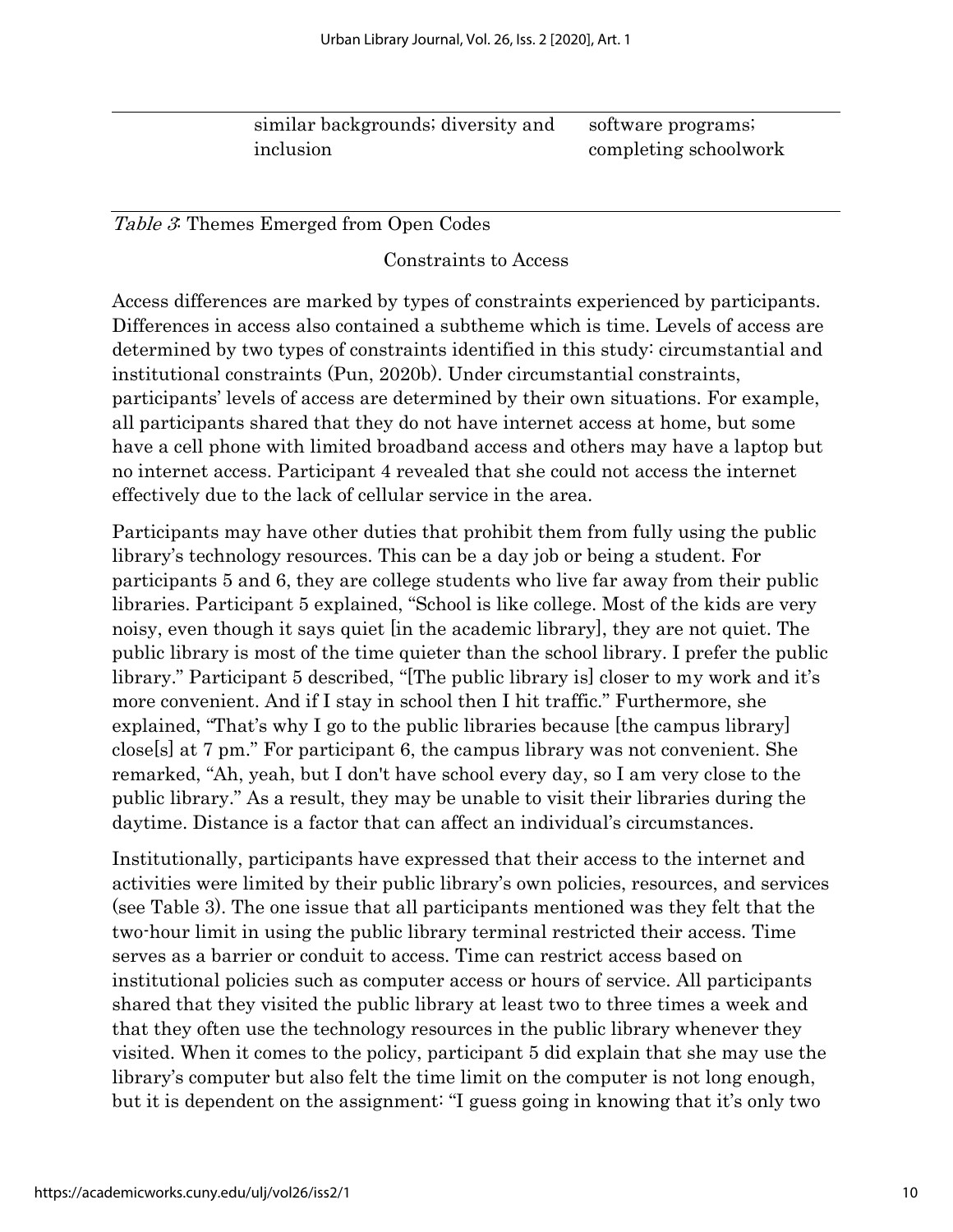hours, you try to finish your stuff in two hours as much as possible..." Participant 2 also echoed similar sentiments: "Using the internet is like…more time can be given. No, I never had two hours. You only get half an hour or an hour. That's the only thing I would say. But other than that, no, because if you have something important to do, it takes you longer to do it. And it takes kind of all my time. And you have to shut it down. You're not done with your work." Limited computer and internet time forces participants to prioritize their work. Participants were also asked how long they usually use library computers and if they have enough time. For participants 1, 2, 3, and 4, they consistently stated that the internet access in their public library should be expanded beyond its 2-hour daily limit. As participant 1 shared, the limit is "not enough time, the staff are nice about extending it, but I feel like you have to tell them ahead of time, so they understand what you are doing."

When asked to reflect on how the public library can improve its services to meet their needs, participant 1 shared how there used to be computer classes in different locations so that she can take them and learn different skills such as navigating the internet. When asked to expand on her response, participant 1 recalled: "They used to have computer classes […] I've asked, they don't have it at the locations that I would like to go to. I would like it if they would have more computer classes […] there's some skills that I can pick up that can help me with navigating the internet or websites." Participant 3 echoed the same response: "Well, they should offer more workshops, classes. Sometimes they used to do that. And I'm not sure what happened. I can't get these classes anymore and sometimes I like to attend, listen, and learn new things." When asked what he would like to learn, Participant 3 mentioned social media and commented, "There are so many tools out there, and it's very difficult to keep up when you don't have a computer or internet at home. You come to the library to learn new things."

#### Financial and Social Impacts

Financial and social impacts of the digital divide on public library users of color prior to COVID-19 are captured in this study. This includes subthemes such as reliance on public libraries completing school coursework using library technology, and cultural/language affinities (see Table 4). When asked why they use the public library's technology resources, the responses were related to social and financial matters (see Table 4).

Participants explained how they are seeking job opportunities online. Most explained how they have applied for jobs online, prepared their resumes, and drafted cover letters for such opportunities. Participant 2 remarked, "The computer in the library, I use the internet [or] I am either using to fill out job applications, I am either using the computer to research information that I am learning about different cultures, different backgrounds." Others have also explained the need to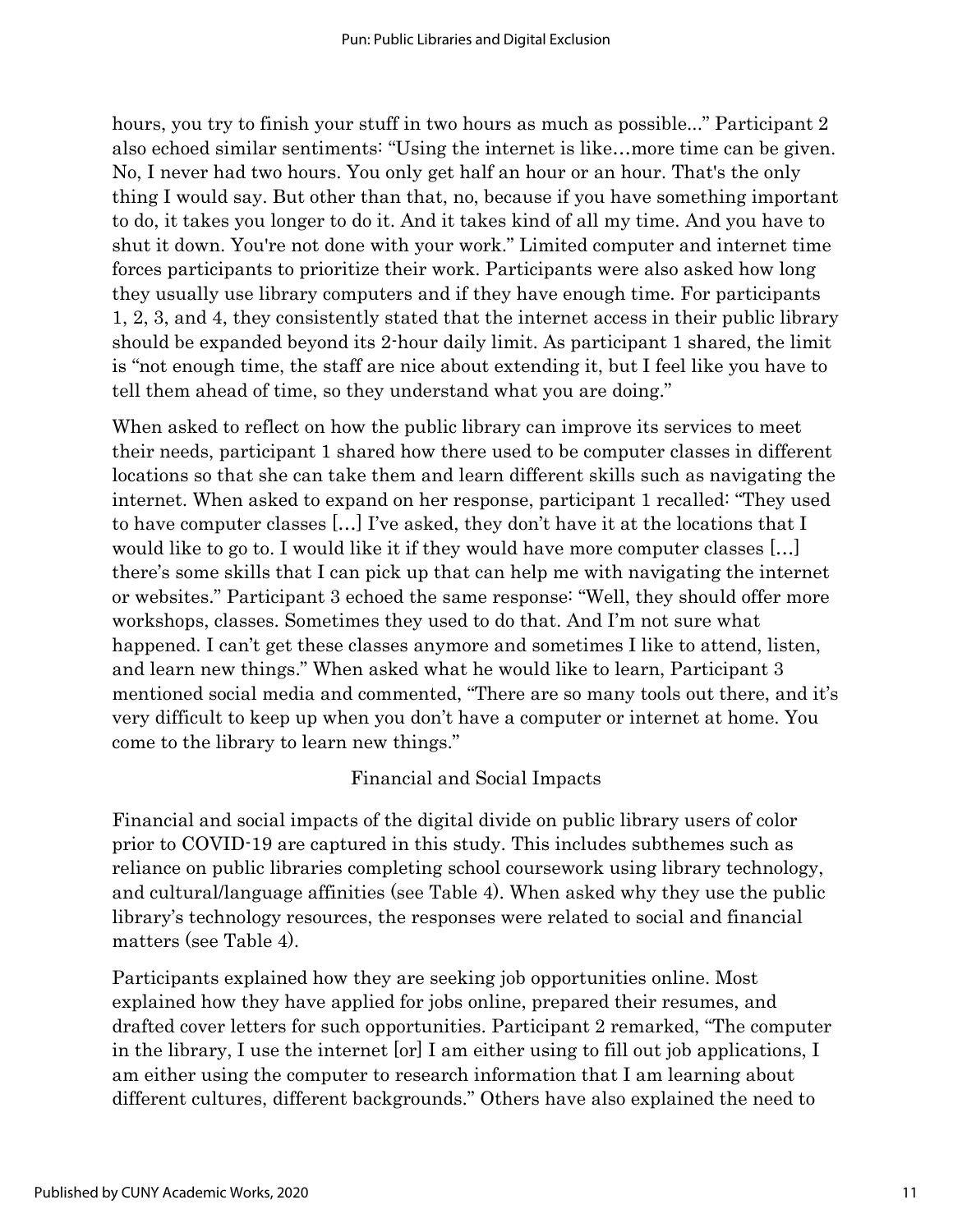learn new skills, including those involving technology such as Photoshop or email. Participant 3 shared, "I learned about something I don't know exists. So, I need to come to the library to, you know, learn new technology, it's a happy thing, I feel." In addition, some participants (4, 5, and 6) are in school and trying to complete their schoolwork by using public library resources. This is not uncommon, as Hollins' (2015) research demonstrated that college students may use a public library's computers to complete school assignments to cope with the experiences of being digitally denied. For critical financial needs, Participant 1 explained how they need access to legal and housing forms, to apply for subsidized housing online. There is a reliance on public libraries in gaining access to technology resources. This was echoed in participants' responses on what they do using public library technologies for financial and educational purposes.

Socially, all participants explained that they use the computers/internet to write for leisure, use social media tools to connect with families and friends, and watch videos on YouTube (see Table 4). When asked if they would prefer their own computer and internet at home over coming to the library, all participants responded that they would still come to the library and use its resources, spaces, and services. The community that the library brings to these participants was noted. According to participants, there is a sense of trust that they see in the library and its resources. Participant 2 shared how she is a writer, and how the library created an opportunity for her to write: "I am actually a writer, so I love to write… I like to write nonfiction and I like to write fiction as well.."

| <b>Themes</b>       | Subthemes                                                                                                                                                  | Sample Participant<br>Experiences                                                                                                                                                                                                               | Participant<br>Code            |
|---------------------|------------------------------------------------------------------------------------------------------------------------------------------------------------|-------------------------------------------------------------------------------------------------------------------------------------------------------------------------------------------------------------------------------------------------|--------------------------------|
| Financial<br>impact | Seeking and<br>preparing for job<br>opportunities<br>such as searching<br>for jobs online,<br>creating resumes<br>and cover letters,<br>applying for jobs. | "I am either using to fill out<br>job application "<br>"I go to the computers to find<br>businesses, their application<br>is online, not having a<br>computer makes it hard. I go<br>to the library to use the<br>computers to apply for jobs." | $\overline{2}$<br>$\mathbf{1}$ |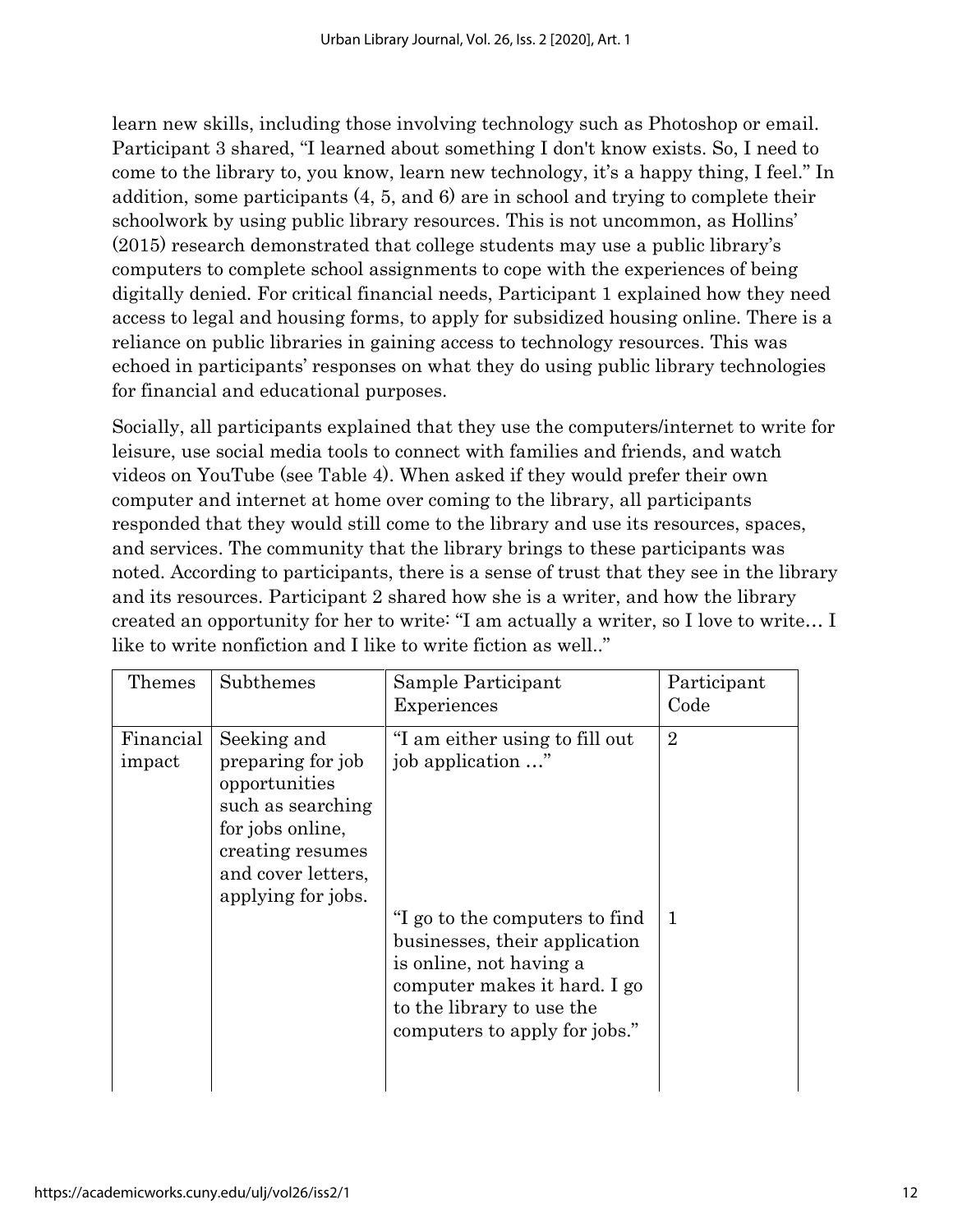|                  | Learning new<br>skills such as<br>technology<br>related skills:<br>Photoshop,<br>emailing, etc.<br>that relate to job | "Sometimes I am working on<br>my resume and I need more<br>time."                                                                                           | 3              |
|------------------|-----------------------------------------------------------------------------------------------------------------------|-------------------------------------------------------------------------------------------------------------------------------------------------------------|----------------|
|                  | opportunities.                                                                                                        | "I log in. Sometimes I search<br>for jobs, sometimes I check<br>my email"                                                                                   | $\overline{4}$ |
|                  |                                                                                                                       | "PowerPoint and I would<br>want to learn how to do<br>Photoshop."                                                                                           | $\overline{4}$ |
|                  | Legal/housing<br>$needs - applying$<br>for subsidized<br>housing online.                                              | "I can go to social services in<br>the office to wait for a few<br>hours to complete [the forms]<br>online so I go to the<br>computers to do that as well." | $\mathbf{1}$   |
|                  |                                                                                                                       | "I am also on government<br>assistance I go to the<br>library to the computers to<br>complete it online."                                                   | 1              |
| Social<br>impact | School support<br>including writing<br>assignments,<br>researching and<br>looking up<br>resources for<br>school.      | "I type essays and letters and<br>use the Wi-Fi [for school]"                                                                                               | 5              |
|                  |                                                                                                                       | "I use the [computer] for<br>school. I'm looking for some<br>book materials for<br>research "                                                               | 6              |
|                  | Leisurely such as<br>writing for leisure<br>and using social<br>media tools and<br>YouTube.                           | "I may even watch something<br>on YouTube sometimes.<br>Sometimes I just want to<br>watch something."                                                       | $\overline{2}$ |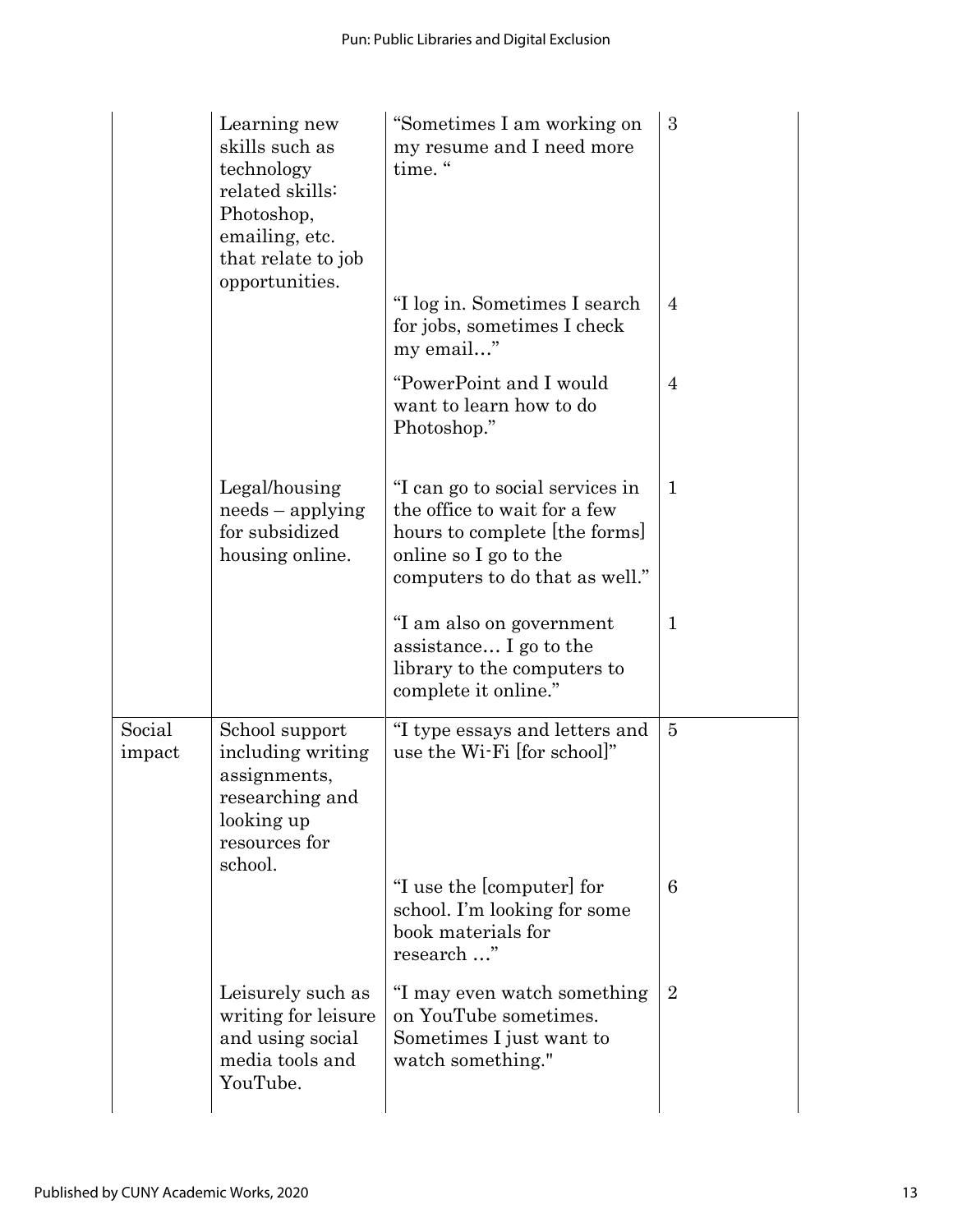|  | "I enjoy learning and       |  |
|--|-----------------------------|--|
|  | browsing using social media |  |
|  | tools like Facebook, to     |  |
|  | connect with friends"       |  |
|  |                             |  |

Table 4: Themes, subthemes, and experiences of participants under the digital divide pre-COVID-19

Through CRT, this study found common barriers and interests from participants. Most participants shared how they would be more likely to reach out to a library worker with similar backgrounds based on their perspectives. Having someone with a similar background may assist them with printing, extending the library time, or helping them use the computers. Most importantly, participants 1, 5, and 6 felt comfortable because they experience language barriers, but library staff would help them. This cultural access is defined by Van Dijk (2006) as an important factor of consideration when studying the digital divide. Van Dijk stated, "A general conclusion from a number of investigations of usage is that, increasingly, all familiar social and cultural differences in society are reflected in computer and internet use" (p. 230). In addition, Fairlie's (2004) study highlighted how language can be an obstacle toward access: "Language barriers appear to limit computer and internet access among Mexican-Americans" (p. 34). A library staff member who shares similar backgrounds as the patron can be encouraging to library users of color who experience digital exclusion, empowering them to seek help and expand their skills.

Critical race theory is a crucial theory to uncover stories and experiences that are often concealed and hidden. These emerging stories offer a deeper perspective of how a phenomenon such as the digital divide affects underrepresented groups. Time and access are deeply affective and interconnected components in the lives of users who are digitally excluded. Time plays a much more significant role, as evidenced by the concept of time being mentioned over 70 times collectively by all participants. Time determines the access points. Policies that stipulate time limitations and hours of operation in the library may restrict access for users. Participant 3 expressed their frustration simply: "I want more time." In Kinney's (2010) study, disparities of access to computers were pronounced, and one main issue was restriction of time access.

Hollins' (2015) research also found that there were major barriers experienced by African-American college students when using their public libraries' technology resources to complete their schoolwork. Critical race theory in this study highlighted similar experiences with participants who identify as college students. Participant 5 stated, "I needed extra time on the computer, and I asked an [Asian] person [to extend the time limit]." Participant 5 sought for a library staff member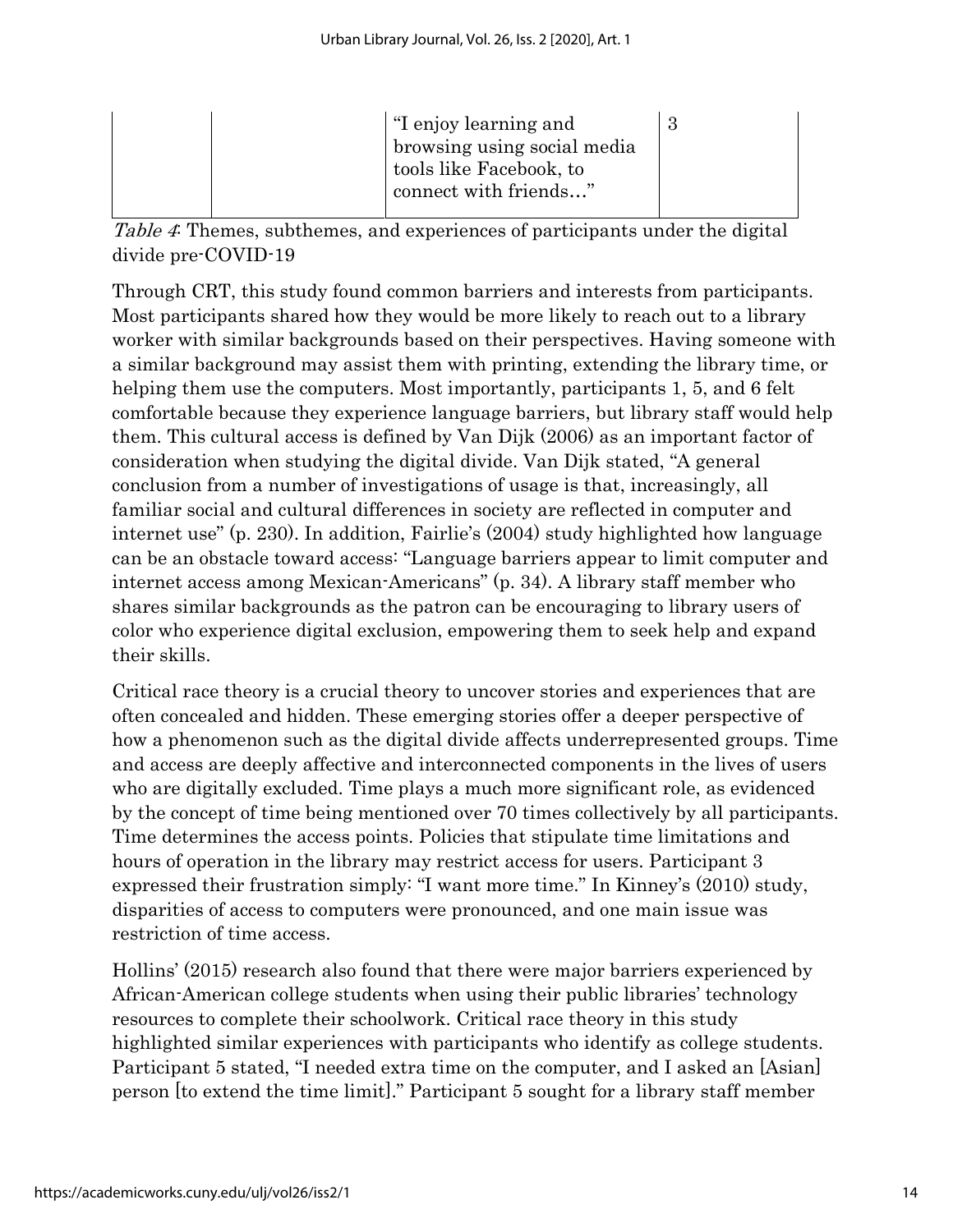who shared a similar background as herself to extend the time limit on the internet. The issue of time affects access, and it was apparent to participant 2, "A lot of people are getting off work. You know? And if they don't have library access and they are getting off work then they are only allotted a couple of hours. Then you know by the time you make it there it is already closed."

Trust in libraries as community institutions are also apparent. Participant 3 perceived library workers positively, "I think librarians are knowledgeable. And they are wonderful for helping people who need help with technology. I think it's good. We all learn from each other." Participant 2 agreed that the library is a place she can trust: "Yes, when you go and see so many people who are different. You learn stuff."

In the subtheme related to social impact, cultural/language affinities emerged. Farkas (2020) wrote, "When people see their identities represented and celebrated by their library, they are more likely to see the library as a space for them" (para. 3). These representations can translate to new opportunities: the staff can more effectively provide technology training and workshops for underserved communities when staff reflect those communities. The researcher asked participants if they are more willing to ask for help from library staff who share a similar background as the participant; most participants agreed they would. For example, participant 1 recounted "I feel like I can say it in my own language, I am hoping the person is understanding what I am trying to do. My English skills can be better." Participant 5 also explained that she would be more likely to ask for help if someone shares the same background as her, particularly in the language context. She can speak to them, such as to ask for extra time on the computer: "I was more comfortable asking them that rather than asking someone else." There is a cultural rapport that participant 5 described in her experiences with the library staff who share a similar background. Participant 6 agreed that she would also ask for help because she does not understand English very well and that library staff have helped her before because of the language factor: "Usually yeah I asked them if they have some people employed [who speaks my language], that they can help me, if not, they tried to explain me by not the words, you know." For participant 3, he felt that it would be helpful and important to have a library staff with a similar background as him. He explained that he has seen the library staff help all people, and everyone has helped him so far. However, he paused and reflected some uncertainty: "I feel I would be likely to get more help, maybe, but I'm not sure." Two participants expressed that it did not bother them to have someone from a different background to help them.

Based on these shared experiences and stories, participants have used their public libraries to advance their interests, education, and careers. Public libraries may provide the space and technology resources to their communities, but they may also have limitations that can be constraining to communities, particularly communities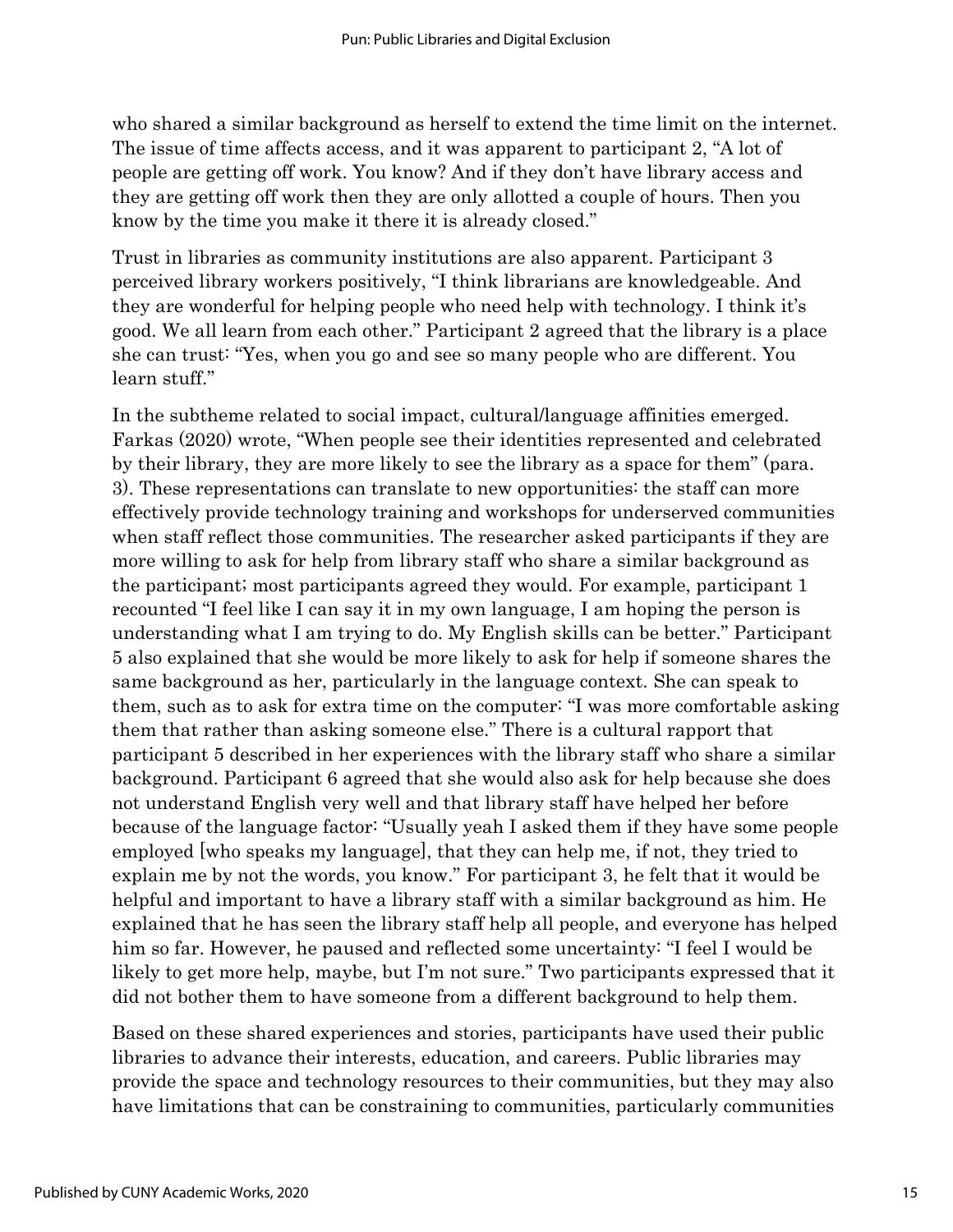of color. Again, these areas fall under institutional constraints: the lack of technology workshops in different languages and the lack of library staff that share a common background/language with participants. As a result, public libraries may have a responsibility to address their own policies, services, and resources and aim to reduce such institutional barriers. Participants' stories provide an important opportunity to reframe how public libraries provide equitable services, particularly to people of color.

#### During COVID-19 Experiences

The researcher followed up with all participants in February 2020, and participants 2 and 6 agreed to speak about their experiences during COVID-19 (see Table 2). In brief 30-minute conversations, they each expressed frustration and sadness. When asked how they were doing, participant 2 stated, "I'm not happy at all, because [the public library] was very close for me to get to within walking distance, and it's a little challenging I can't really, you know print what I need. You know my phone is so small and like messes in my eyes I can't keep staring at the phone for long periods of time. You know, so it's kind of saddening."

Participant 4 explained that with her two children at home, and how difficult it has been to work from home. "I want to be human beings again because literally [my children are] like eating each other in the house." Participant 4 also stated that she decided to get internet access at home because there was no other option available for her children to do their schoolwork. Initially, she took her children to a public library nearby to use the Wi-Fi from the parking lot but there were too many people and the situation worried her. Participant 2 expressed how the situation affected her over time, "In the beginning I was more so frustrated and sad by it. But all I can do is just go slow and hope that this pandemic will be over. But yeah, I'm not able to really print things or research information or update things from my email, you know, as I would like to, because like I said my phone is so small and it's slow, you know, trying to download certain things and stuff and it just crashes down on me sometimes so yeah I mean it's affected me."

These limitations certainly impact participants' access to information and ability to manage technology-related business. COVID-19 has forced libraries to restrict access for participants and others. This has left them completely vulnerable since their only source to the internet was the public library.

#### Discussion

To answer the first research question, what are the barriers in using public library's technology resources experienced by public library users of color before and during the pandemic?, participants shared that barriers include institutional and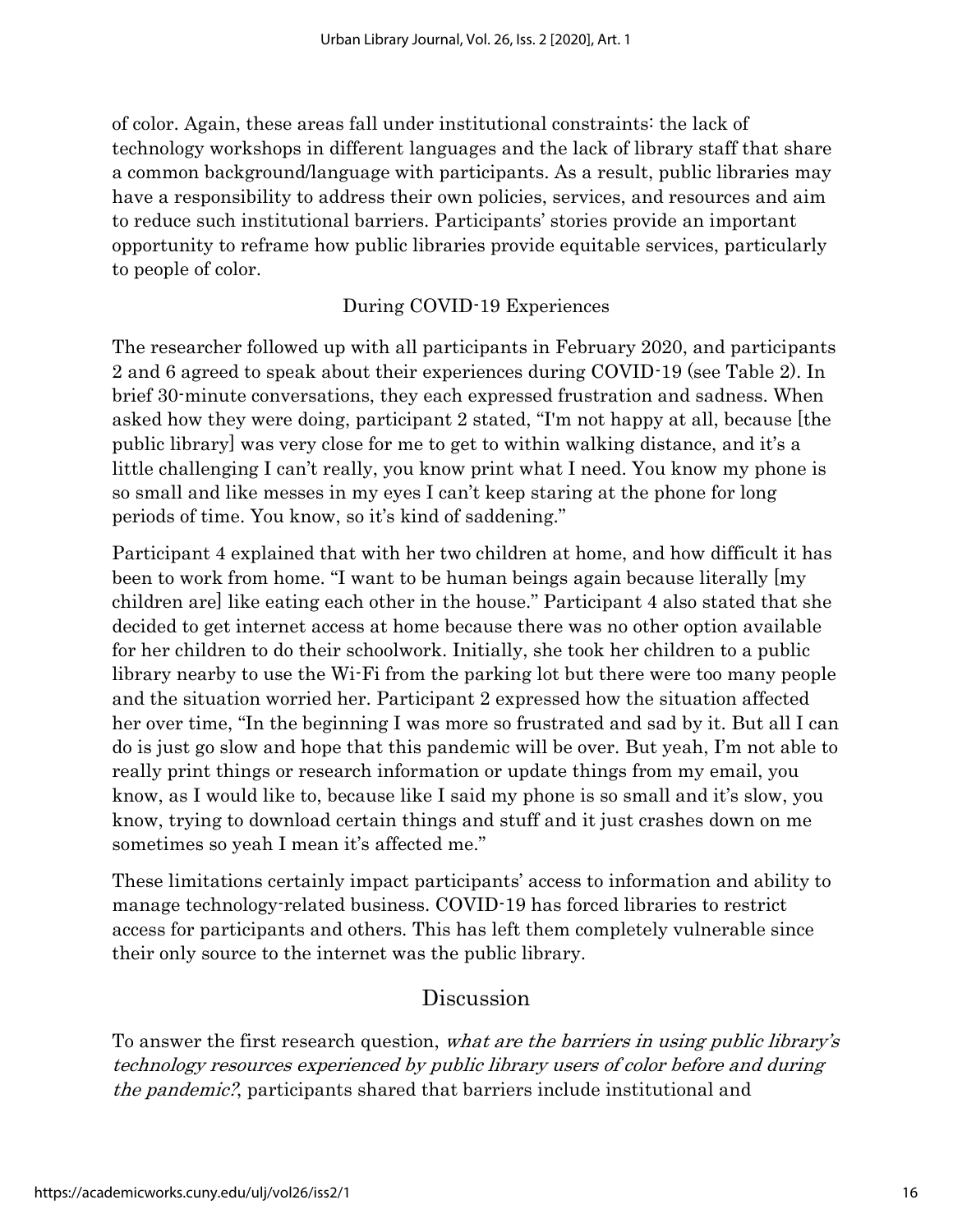circumstantial constraints. Institutional barriers are perceived as standing issues that participants felt challenged their access points. The 2-hour limit policy in using public terminals, the operating hours, the lack of technology workshops, and lack of a diverse workforce are barriers to access. Despite providing public terminals, Wi-Fi, and staff support, these factors still resonate with participants as specific issues within the libraries. In addition, participants' circumstances may restrict access in using their public library's technology resources. They may have challenges in using computers or they may live far away from their public libraries; these circumstances reveal the community members' relationship with their public libraries as they experience digital exclusion.

As public library users of color, participants' thoughts on the lack of diverse workforce in their public libraries are important because these individuals recognize and value such diverse workforce. Guided by critical race theory, we can see that participants' experiences and stories matter. It becomes clear that they value their public libraries, and how they see such services could be improved to better meet their own needs. Their stories reveal that public libraries, often viewed as champions of the community, can still have areas for improvement and growth.

Regarding the second research question, what are their perspectives, purposes and beliefs in using technologies in the public library before and during the pandemic?, participants' purposes and perspectives in using public library technologies varied but their underlying beliefs remain consistent. Library technology resources provided social and financial opportunities. Participants' purposes include searching for jobs, applying for housing, taking their children to do schoolwork, or completing their own homework. Some participants strongly felt that their public libraries could do more to support their needs. This is connected to some of the institutional constraints that they have experienced, including the lack of diverse library workforce or technology workshops in their libraries. In addition, they all see the library's public computer policies to be restrictive. Participants all strongly value their public libraries as they have gained opportunities to do different types of work in a shared space.

During COVID-19, it has become challenging for individuals to use their public libraries. Participants experience deep institutional and circumstantial constraints. They still need to use their public libraries but are conflicted due to pandemic fears and the libraries' facilities being closed with limited operating hours and services. By understanding participants' experiences during and prior to COVID-19, we learn that public library users experiencing digital exclusion see this situation as very challenging and disruptive to navigate. This constraint is both institutional and circumstantial because participants have very limited access to the internet and may need to spend their own resources to do so.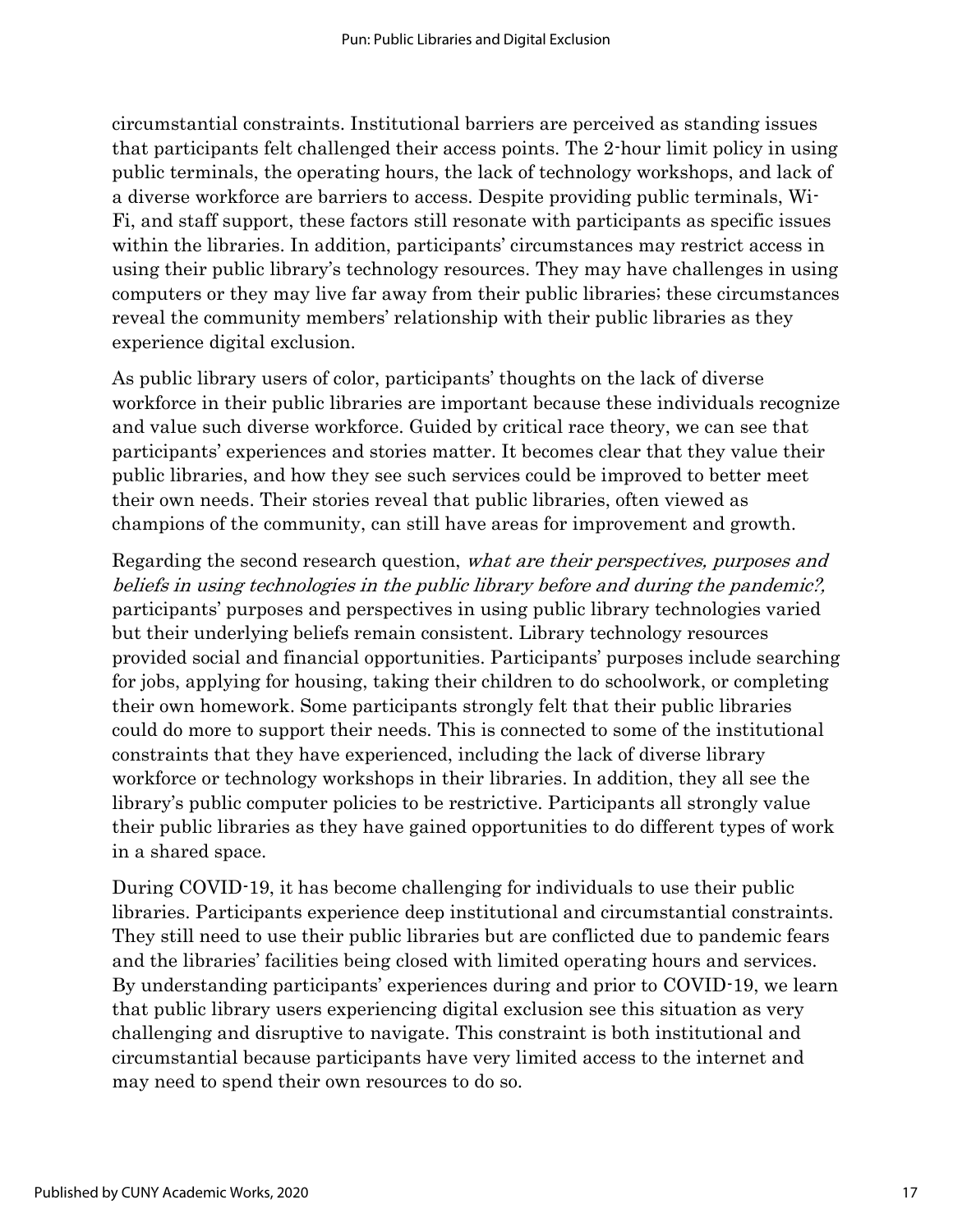## Limitations

The limitations in this study varied. First, the sample size was limited, and further decreased due to COVID-19 barriers. Prior to COVID-19, the study initially recruited nine participants; three dropped out prior to the interviews and six remained in the study. However, it's important to note that their stories are valuable in understanding their lived experiences under the digital divide. The study was specifically recruiting for active public library users of color who experience digital exclusion. This research is based on the opinions and feedback of a very specific group of public library users of color. The beliefs, thoughts, and purposes shared by this group are not necessarily representative of all underrepresented communities. It was uncertain if there are other individuals who experience digital exclusion in intense ways, and their narratives were not captured from this sample.

It was also unclear whether participants truly felt comfortable to share their lived experiences. There was no apparent hesitation during any of the interviews; however, there could have been consideration in how to make participants feel more open in sharing their responses. This can be connected to a language factor because all the interviews were conducted in English. Some participants described themselves as bilingual, but it may have been helpful to conduct the study in a language that participants may understand in order to fully capture their digital exclusion experiences. The study could not fully capture all experiences of the participants. There may be other ones who have been deeply affected but chose not to participate or did not see the opportunity to participate in this study. As a result of the number of participants in this study, it became clear that there could be more community members who may feel differently and may experience digital exclusion in intense ways that were not captured or perceived by the participants in this study. Using a critical race theory lens, the present study has amplified the voices of individuals in a portion of the population affected by this issue.

## Recommendations

The recommendations have institutional implications. As noted, the study found that all participants rely heavily or entirely on their public libraries for access. As this study uncovered, participants are very committed to using their public library's resources and services. New community broadband projects can be helpful initiatives, but they may not fully address the larger issues (Hines, 2019). If the services do not recognize or acknowledge the barriers and experiences of their users of color, including financial, then these issues will persist, and equity work will serve only those who are in privileged positions.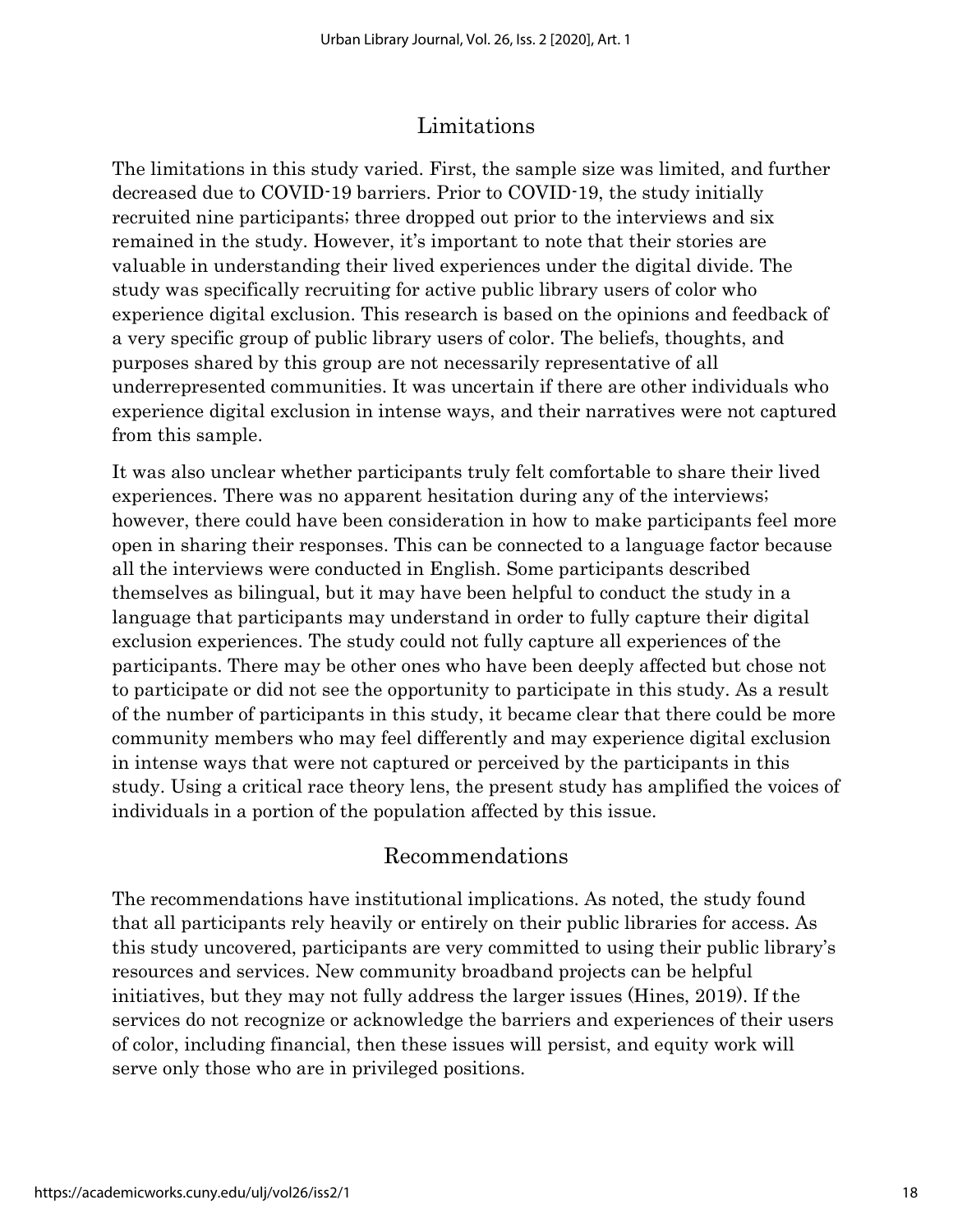It is highly recommended that educators, library workers, and policymakers strongly consider the perspectives of communities of color when deciding how to advocate or build digital inclusion programs and services collectively. By aiming to address systemic racism, CRT provides a method in understanding and sharing the lived experiences and stories from communities of color. The theory can be a useful approach in gathering perspectives that are often overlooked and ignored.

As addressed in this study, most participants shared that they would feel more comfortable speaking with someone with the same background when help-seeking in the library. Funding support could be used to expand service hours, computer access time, and hire library workers with language skills that reflect the community's demographics. These representations can translate to new opportunities, as the staff could provide technology training and workshops for underserved communities. Participant 3 perceives library workers positively, and shared "I think librarians are knowledgeable. And they are wonderful for helping people who need help with technology. I think it's good. We all learn from each other." The trust in libraries as community institutions are also apparent. As participant 2 agreed that the library is a place that she can trust, "Yes, when you go and see so many people who are different. You learn stuff."

Advocating for libraries is a tall order and must be part of an ongoing campaign. Future studies may aim to include a larger and more diverse sample size, to demonstrate how funding can improve the lives of public library users of color regarding technology access and provide policymakers with clear rationales for allocating more financial resources to the community libraries. The findings of this study gathered a small sample size to understand public library users of color's experiences and found remarkable stories that would expand our preliminary understanding of the effects of digital exclusion on individuals.

In addition to future research, libraries should consider updating library's public terminals and policies to be more user-friendly. As participant 2 remarked, "If [the library staff] can fix those viruses on the computer so that the computer's internet won't be slow. Because that gets frustrating because that's cutting into the time as well." Participants also shared that circumstantial constraints due to their locations may limit their access to the libraries, particularly when libraries aren't open in the evenings.

Time is a major factor that all participants agreed could be rectified. Time affects access. The types of constraints are institutional and circumstantial. For the policy itself on computer access, the time limit should be expanded as participant 4 felt, "You know, using the internet is like, more time can be given." Participant 2 recognized that there are other institutions that have different parameters set: "Every library is different, but the specific one that I go to, I am only allowed two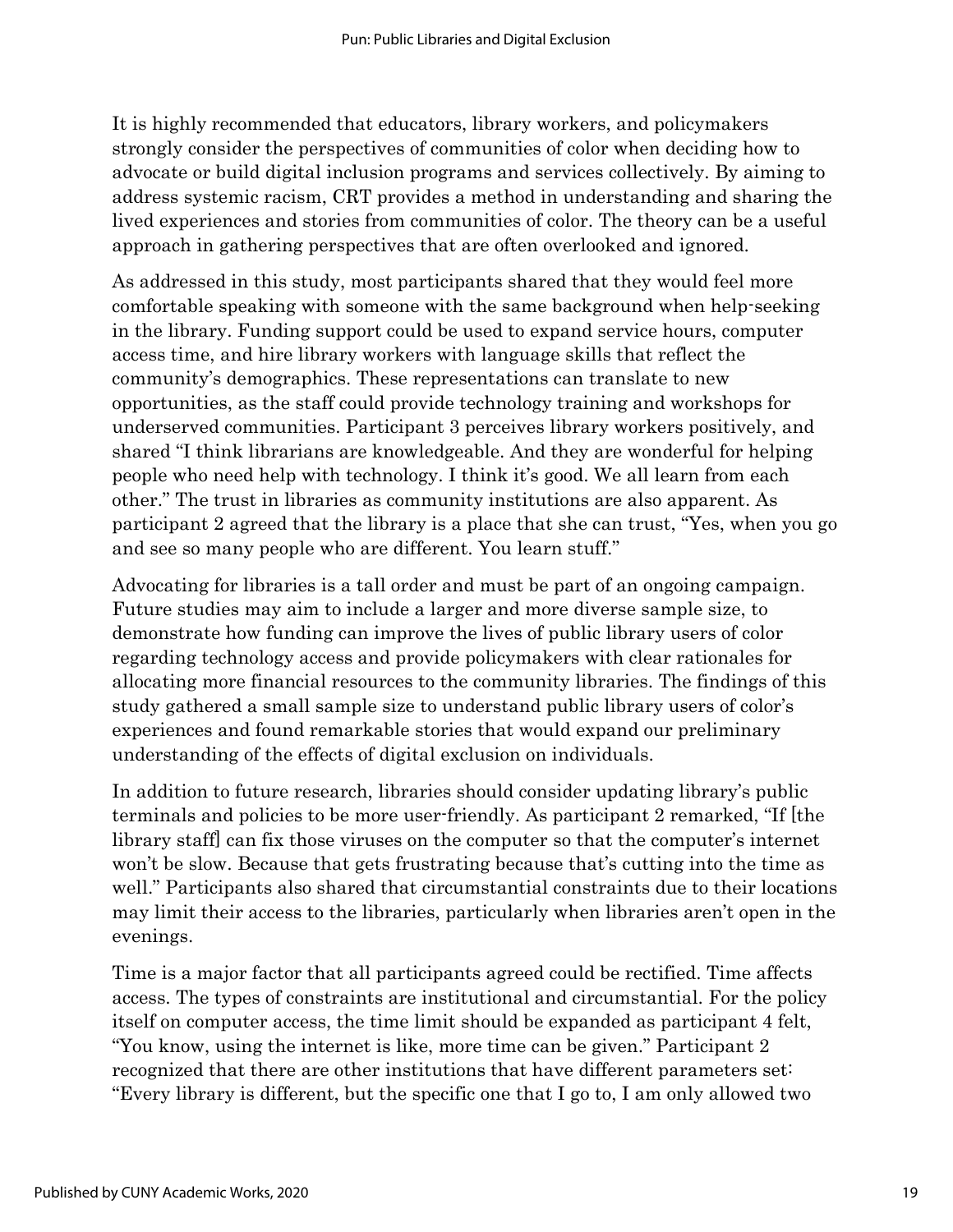hours […] Some libraries the time is unlimited but now they are limiting the time. But that kind of sucks." These voices reflect what participants find to be dissatisfying in their public libraries and as participant 2 shared, they are aware of inconsistent policies to computer access. By identifying ways to modify and improve access points to the internet, public users of color like those who participated in the study, will feel less constrained and able to pursue their work more successfully. Ideally, these are challenges that should be in discussion with patrons, information technology staff, and public services staff to find a solution that could be supportive rather than restrictive.

Institutionally, the library can determine its policies and practices. Circumstantially, library users may work or attend school during the day and may not access the library in the evening due to the library's limited hours in the evening. Users may also live far away from a library which takes time for them to visit the library. While these circumstances cannot be changed because they are based on individuals' situations, the library itself can consider changing institutional policies and practices to be user centered, such as operating hours, increasing time limitations to the computer/internet, maintaining a more diverse workforce, or organizing technology workshops.

Another key recommendation is that institutional policies need to be reflective of a community's needs when adjusting operating hours and access to computers. In addition, recruiting a diverse workforce that reflects the community and offering technology workshops and training are critical. We acknowledge that all of these changes may be contingent on funding issues, yet these changes can have a positive impact toward the community. As Jonathan Sallet (2020), a Benton Senior Fellow on broadband policy stated: "Librarians note that the provision of skills training is a natural fit with the historic missions of their institutions—offering a trusted space in which people of all ages can learn in the ways that best suit them. Thus, digital equity efforts should include institutions trusted by the community, including community anchor institutions" (para. 8).

Libraries are often viewed as trusted institutions in the community as participants in this study deeply felt. Outreach to targeted populations needs to be carefully planned to be effective. See Xiong, a Hmong-American college student and ambassador to the "Touch the Community" computer training program in the public library systems, emphasized the need for cultural outreach to specific underrepresented communities: "I worked sessions in the affluent, predominantly white, northern Fresno, and sessions in central Fresno, which is predominantly Latino and Southeast Asian American. Yet, not a single client I saw was of Hmong descent. To improve services to the Hmong community, we need to work directly with services that cater to them and find people who are culturally aware of the needs of the Hmong and how to market to them" (Pun et al., 2017, pp. 304–305).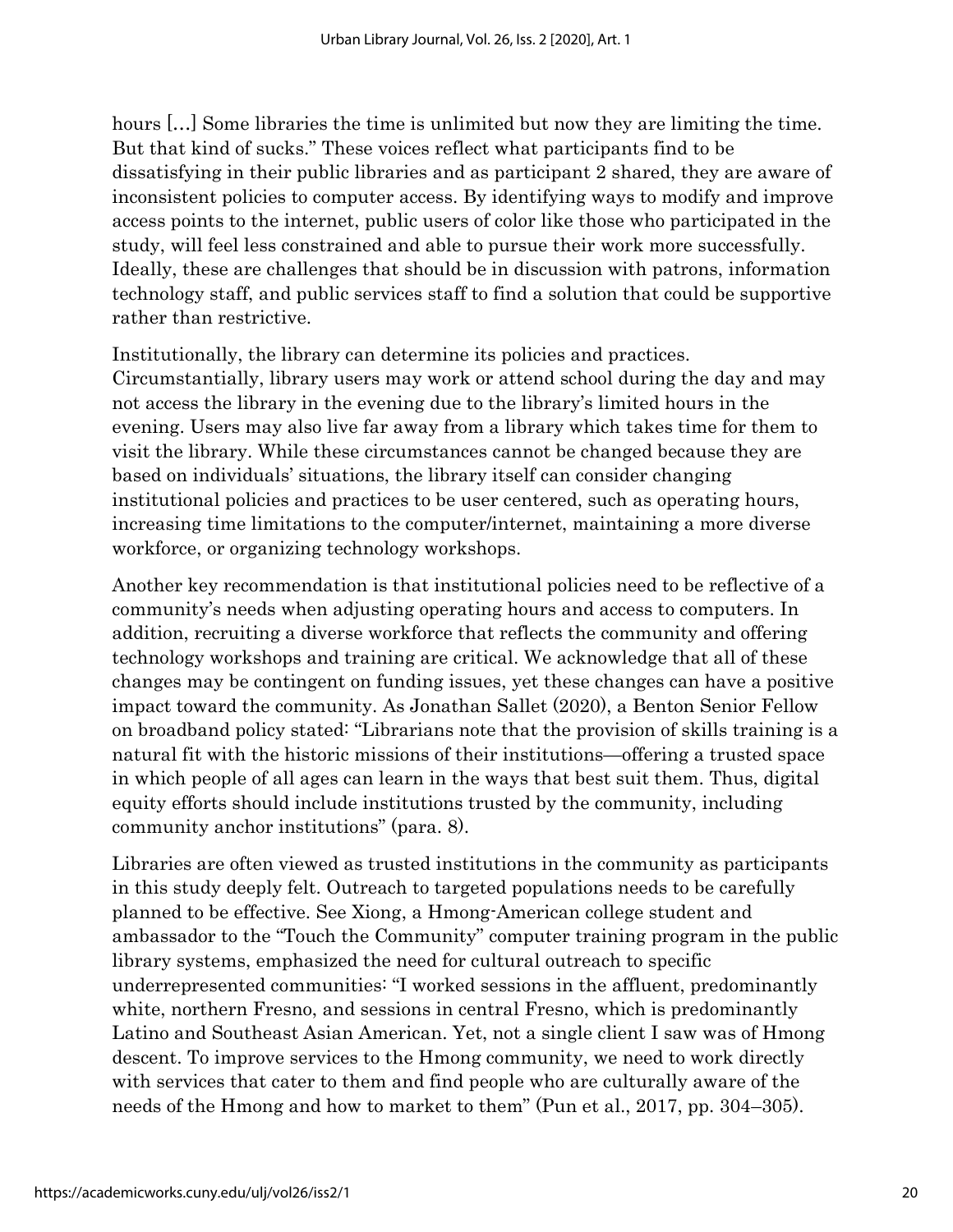Underserved communities may not be aware of such resources and may experience digital exclusion. This is a critical recommendation to consider. Libraries should consider surveying and interviewing their communities to identify their needs. Libraries can also partner with community organizations to raise awareness of such technology resources and services offered in specific languages or identify the hours or workshops that support their community's needs.

#### Conclusion

This exploratory study aimed to share and highlight the voices of public library users of color who experienced the digital divide before and during COVID-19. The study was guided by two research questions: What are the barriers in using public library's technology resources experienced by public library users of color before and during the pandemic? and What are their perspectives, purposes, and beliefs in using technologies in the public library before and during the pandemic?

The research found two types of constraints that participants of color experienced: circumstantial and institutional. Circumstantially, participants may not be able to fully access their libraries due to their own personal situations. Institutionally, libraries are responsible for some barriers based on their policies and operations. These types of institutional constraints can be re-examined to understand how they may restrict users' access. Themes developed from this study include differences in access, and financial and social impact of digital exclusion on individual public library patrons. Critical race theory was applied in this study to illuminate the perspectives that participants of color may have experienced under the digital divide. We learn that their experiences varied and that, while they all valued library resources and services, they want their libraries to reflect their communities and support their needs, even during this critical moment. The stories highlight the need for public libraries to reconsider how to best support communities of color and their community's needs, particularly regarding digital exclusion.

When the COVID-19 pandemic is managed, libraries and its workers must rethink and implement how they center their work in supporting communities of color. The long-term impact on public libraries and the communities they serve remains to be seen. Funding and advocacy work should continue to be directed to community anchors such as public libraries in supporting broadband access and technology services to their communities in collaboration. Without such funding, communities experiencing digital exclusion will continue to be impacted by this issue. Heller (2019) recommended that library workers must identify the motivations of technology users and continue supporting communities' needs. The public library has a major role and responsibility in supporting, creating, and cultivating communities by building new relationships and values. Communities of color are particularly experiencing these challenges more intensely than others, and it is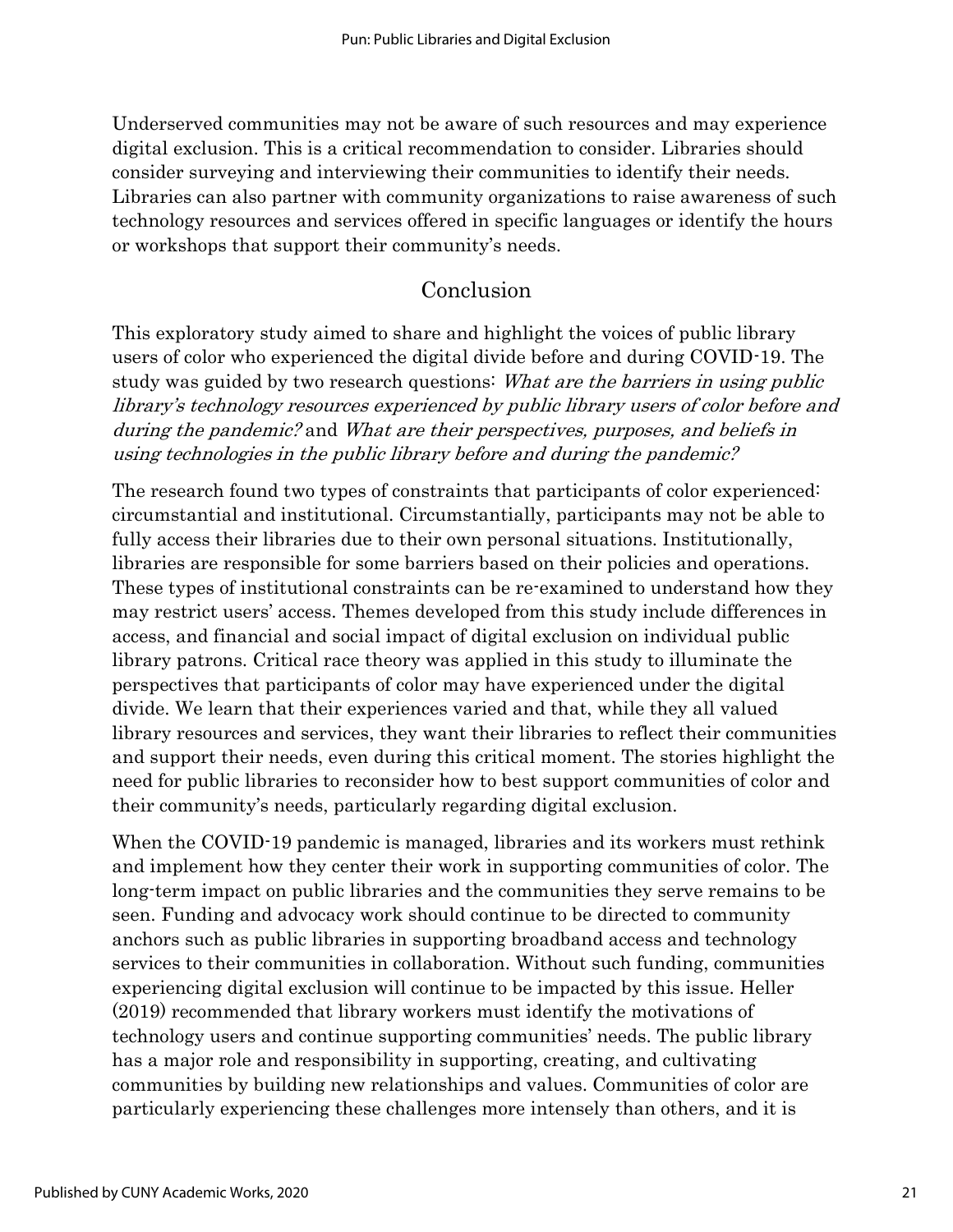important to see and understand what and how individuals are experiencing these issues during this time.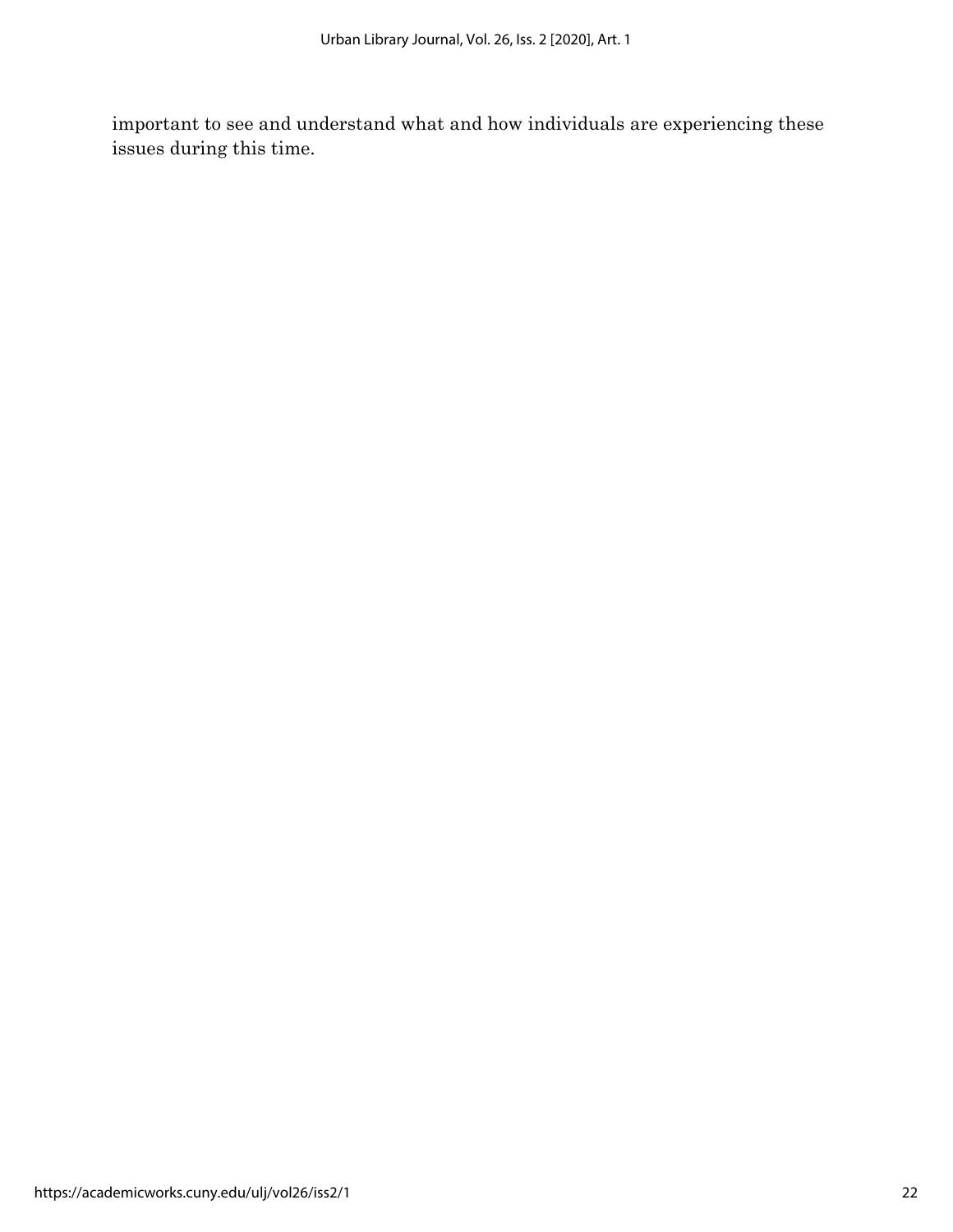#### References

- Alves, M. (2004). Bridging the digital divide: Perceptions of technology education among elementary school teachers in Fresno, California. (Unpublished master's thesis, California State University, Fresno). <https://www.learntechlib.org/p/115761/>
- Bell, D. A. (1980). Brown v. Board of Education and the interest-convergence dilemma. Harvard Law Review,  $93(3)$ , 518–533.
- California State Library. (n.d.). High-speed broadband in California libraries. <https://www.library.ca.gov/services/to-libraries/broadband/>
- Crenshaw, K. W. (2010). Twenty years of critical race theory: Looking back to move forward. Connecticut. Law Review, 43, 1253-1352.
- Delgado, R. (1995). Critical race theory. Temple University Press.
- Delgado, R., & Stefancic, J. (2012). Critical race theory. New York University Press.
- DiMaggio, P., & Hargittai, E. (2001). From the 'digital divide' to 'digital inequality': Studying internet use as penetration increases. *Princeton: Center for Arts* and Cultural Policy Studies, 4(1), 1–23.
- Fairlie, R. W. (2004). Race and the digital divide. Contributions in Economic Analysis & Policy,  $3(1)$ , 1–41.
- Farkas, M. (2020). Representation beyond books. American Libraries. [https://americanlibrariesmagazine.org/2020/03/02/representation-beyond](https://americanlibrariesmagazine.org/2020/03/02/representation-beyond-books/)[books/](https://americanlibrariesmagazine.org/2020/03/02/representation-beyond-books/)
- Federal Communications Commission. (2019). Broadband deployment report. <https://docs.fcc.gov/public/attachments/FCC-19-44A1.pdf>
- Floberg, D. (2018, December 13). The racial digital divide persists. Free Press.

[https://www.freepress.net/our-response/expert-analysis/insights](https://www.freepress.net/our-response/expert-analysis/insights-opinions/racial-digital-divide-persists)[opinions/racial-digital-divide-persists](https://www.freepress.net/our-response/expert-analysis/insights-opinions/racial-digital-divide-persists)

- Gilbert, M. (2010). Theorizing digital and urban inequalities: Critical geographies of 'race', gender and technological capital. Information, Communication  $\&$ Society, 13(7), 1000–1018.
- Given, L. M. (Ed.). (2008). The Sage encyclopedia of qualitative research methods (Vol. 1). Sage. doi:10.4135/9781412963909
- Hargittai, E., & Hinnant, A. (2008). Digital inequality: Differences in young adults' use of the internet. Communication Research, 35(5), 602–621.
- Heller, M. (2019). Community technology projects: Making them work. ALA Editions.
- Hines, S. (2019). ALA, Grow with Google kick off economic opportunity initiative in public libraries nationwide. [http://www.ala.org/news/press-](http://www.ala.org/news/press-releases/2019/01/ala-grow-google-kick-economic-opportunity-initiative-public-libraries)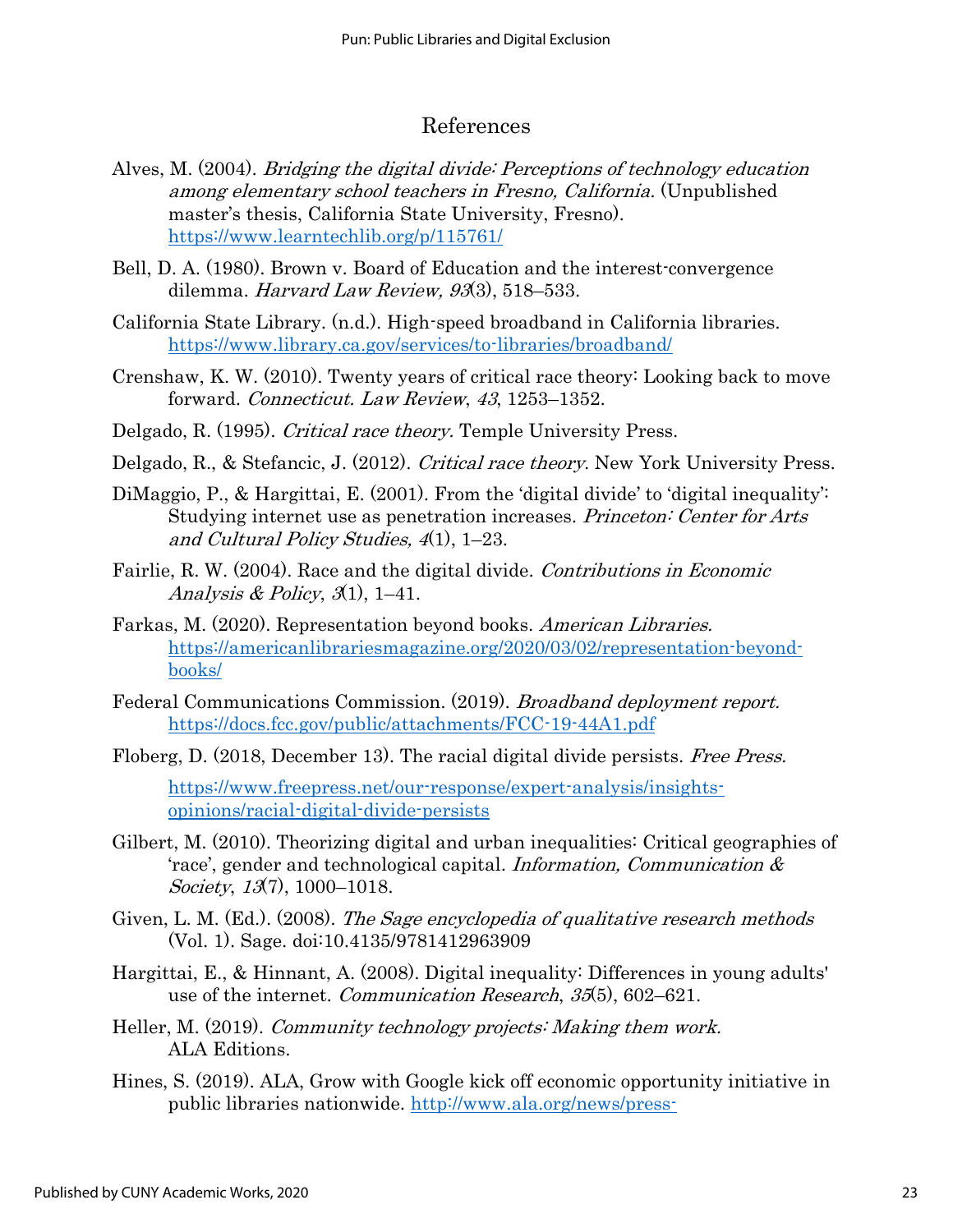[releases/2019/01/ala-grow-google-kick-economic-opportunity-initiative-public](http://www.ala.org/news/press-releases/2019/01/ala-grow-google-kick-economic-opportunity-initiative-public-libraries)[libraries](http://www.ala.org/news/press-releases/2019/01/ala-grow-google-kick-economic-opportunity-initiative-public-libraries)

- Hollins, S. G. (2015). The digital divide through the lens of critical race theory: The digitally denied. (Unpublished doctoral dissertation) University of Missouri-St. Louis, St. Louis, MO.
- Kienbaum, K. (2020, August 4). Homework gap hits communities of color harder. Institute for Local Reliance. [https://ilsr.org/homework-gap-hits-communities](https://ilsr.org/homework-gap-hits-communities-of-color-harder/)[of-color-harder/](https://ilsr.org/homework-gap-hits-communities-of-color-harder/)
- Kinney, B. (2010). The internet, public libraries, and the digital divide. Public Library Quarterly,  $29(2)$ , 104–161.
- Klinenberg, E. (2018). *Palaces for the people: How social infrastructure can help* fight inequality, polarization and the decline of civic life. Penguin Random House.
- Kristensen, G. K., & Ravn, M. N. (2015). The voices heard and the voices silenced: Recruitment processes in qualitative interview studies. Qualitative Research, 15(6), 722–737.
- Ladson-Billings, G. (1998). Just what is critical race theory and what's it doing in a nice field like education? International Journal of Qualitative Studies in Education,  $11(1)$ ,  $7-24$ .
- Pew Charitable Trusts. (2019). 21 million Americans still lack broadband connectivity. [https://www.pewtrusts.org/en/research-and-analysis/fact](https://www.pewtrusts.org/en/research-and-analysis/fact-sheets/2019/07/21-million-americans-still-lack-broadband-connectivity)[sheets/2019/07/21-million-americans-still-lack-broadband-connectivity](https://www.pewtrusts.org/en/research-and-analysis/fact-sheets/2019/07/21-million-americans-still-lack-broadband-connectivity)
- Pun, R., Xiong, S., Ortega, A., & Nauk, V. (2017). Doing technology: A teaching collaboration between Fresno State and Fresno County Public Library. College & Research Libraries News,  $78(6)$ , 303-315. doi: <https://doi.org/10.5860/crln.78.6.303>
- Pun, R. (2020a). Reframing digital exclusion through the experiences of people of color: A qualitative study using critical race theory (Order No. 27998211). Available from ProQuest Dissertations & Theses Global: The Humanities and Social Sciences Collection. (2418023134).
- Pun, R . (2020b) Research Notes Before and During COVID-19 on Digital Inequity. Intersections. [http://www.ala.org/advocacy/diversity/odlos-blog/research](http://www.ala.org/advocacy/diversity/odlos-blog/research-digital-equity-covid)[digital-equity-covid](http://www.ala.org/advocacy/diversity/odlos-blog/research-digital-equity-covid)
- Romm, T. (2020, March 16). It shouldn't take a pandemic: Coronavirus exposes internet inequality among U.S. students as schools close their doors. The Washington Post. [https://www.washingtonpost.com/technology/2020/03/16/schools-internet](https://www.washingtonpost.com/technology/2020/03/16/schools-internet-inequality-coronavirus/?utm_source=sendgrid&utm_medium=email&utm_campaign=Newsletters)[inequality](https://www.washingtonpost.com/technology/2020/03/16/schools-internet-inequality-coronavirus/?utm_source=sendgrid&utm_medium=email&utm_campaign=Newsletters)[coronavirus/?utm\\_source=sendgrid&utm\\_medium=email&utm\\_campaign=Ne](https://www.washingtonpost.com/technology/2020/03/16/schools-internet-inequality-coronavirus/?utm_source=sendgrid&utm_medium=email&utm_campaign=Newsletters) [wsletters](https://www.washingtonpost.com/technology/2020/03/16/schools-internet-inequality-coronavirus/?utm_source=sendgrid&utm_medium=email&utm_campaign=Newsletters)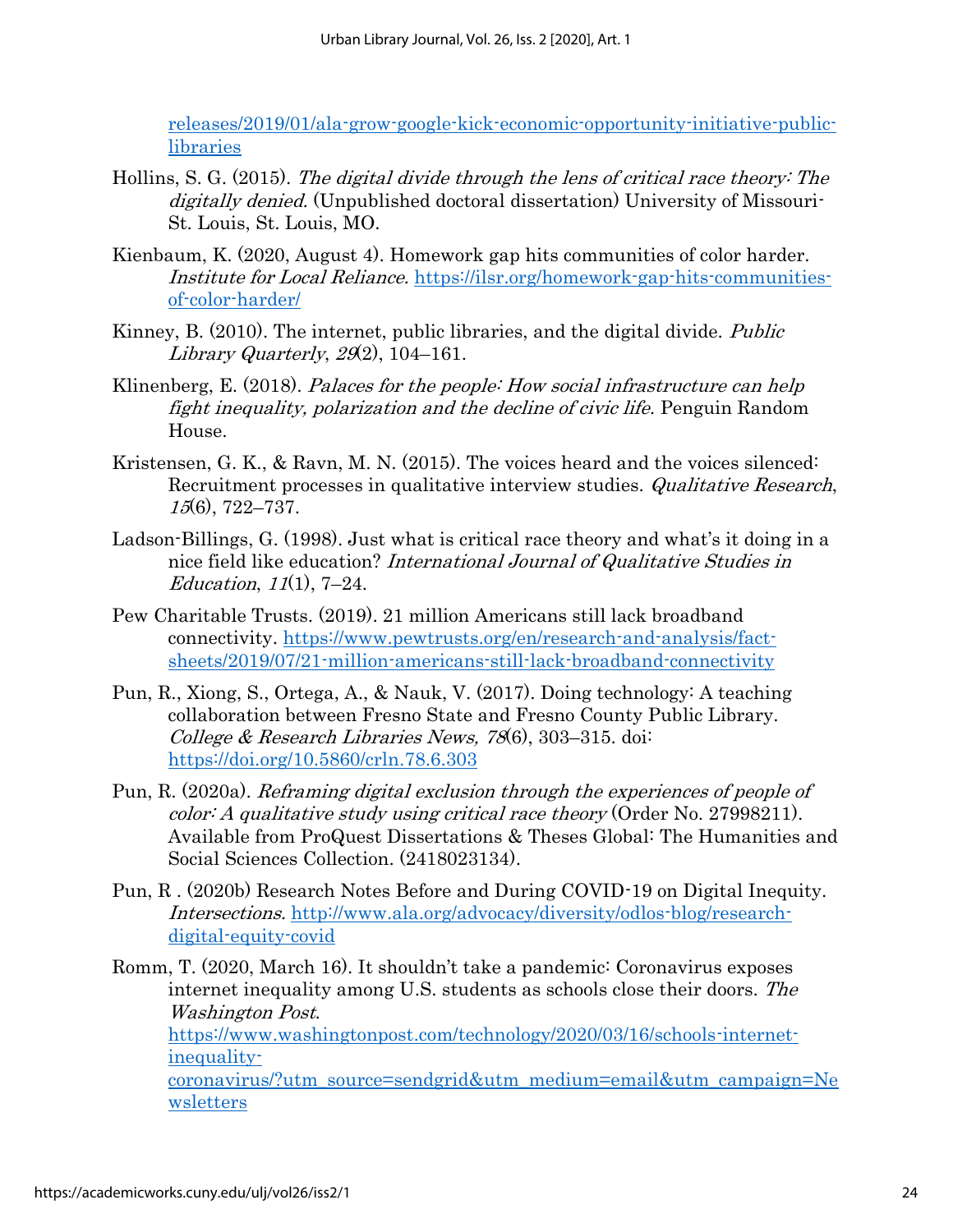- Rowsell, J., Morrell, E., & Alvermann, D. E. (2017). Confronting the digital divide: Debunking brave new world discourses. The Reading Teacher, 71(2), 157– 165.
- Sallet, J. (2020, March 4). From places to people connecting individuals to community anchor institutions. [https://www.benton.org/blog/places](https://www.benton.org/blog/places-people%E2%80%94connecting-individuals-community-anchor-institutions)[people%E2%80%94connecting-individuals-community-anchor-institutions](https://www.benton.org/blog/places-people%E2%80%94connecting-individuals-community-anchor-institutions)
- Smith, A. (2014, January 4). African Americans and technology use: A demographic portrait. Pew Research Center. [https://www.pewresearch.org/internet/2014/01/06/african-americans-and](https://www.pewresearch.org/internet/2014/01/06/african-americans-and-technology-use/)[technology-use/](https://www.pewresearch.org/internet/2014/01/06/african-americans-and-technology-use/)
- Solórzano, D., Ceja, M., & Yosso, T. (2000). Critical race theory, racial microaggressions, and campus racial climate: The experiences of African American college students. Journal of Negro Education, 69(1/2), 60–73.
- Strauss, A., & Corbin, J. (1994). Grounded theory methodology. Handbook of Qualitative Research, 17, 273–285.
- Torres, G. (2013). Critical race theory. In P. L. Mason (Ed.), Encyclopedia of race and racism (2nd ed.).
- Valadez, J. R., & Duran, R. (2007). Redefining the digital divide: Beyond access to computers and the Internet. The High School Journal,  $90(3)$ , 31–44.
- Van Dijk, J. A. (2006). Digital divide research, achievements and shortcomings. Poetics, 34(4-5), 221–235.
- Vogels, E. A., Perrin, A., Rainie, L., & Anderson, M. (2020, April 30). 53% of Americans say the internet has been essential during the COVID-19 outbreak. Pew Research Center. [https://www.pewresearch.org/internet/2020/04/30/53-of-americans-say-the](https://www.pewresearch.org/internet/2020/04/30/53-of-americans-say-the-internet-has-been-essential-during-the-covid-19-outbreak/)[internet-has-been-essential-during-the-covid-19-outbreak/](https://www.pewresearch.org/internet/2020/04/30/53-of-americans-say-the-internet-has-been-essential-during-the-covid-19-outbreak/)
- Warschauer, M. (2004). Technology and social inclusion: Rethinking the digital divide. MIT Press.
- Whitacre, B. (2019). Building a rural library hotspot lending program: Results from a one-year pilot. Journal of Extension,  $57(20)$ . <https://joe.org/joe/2019april/a2.php>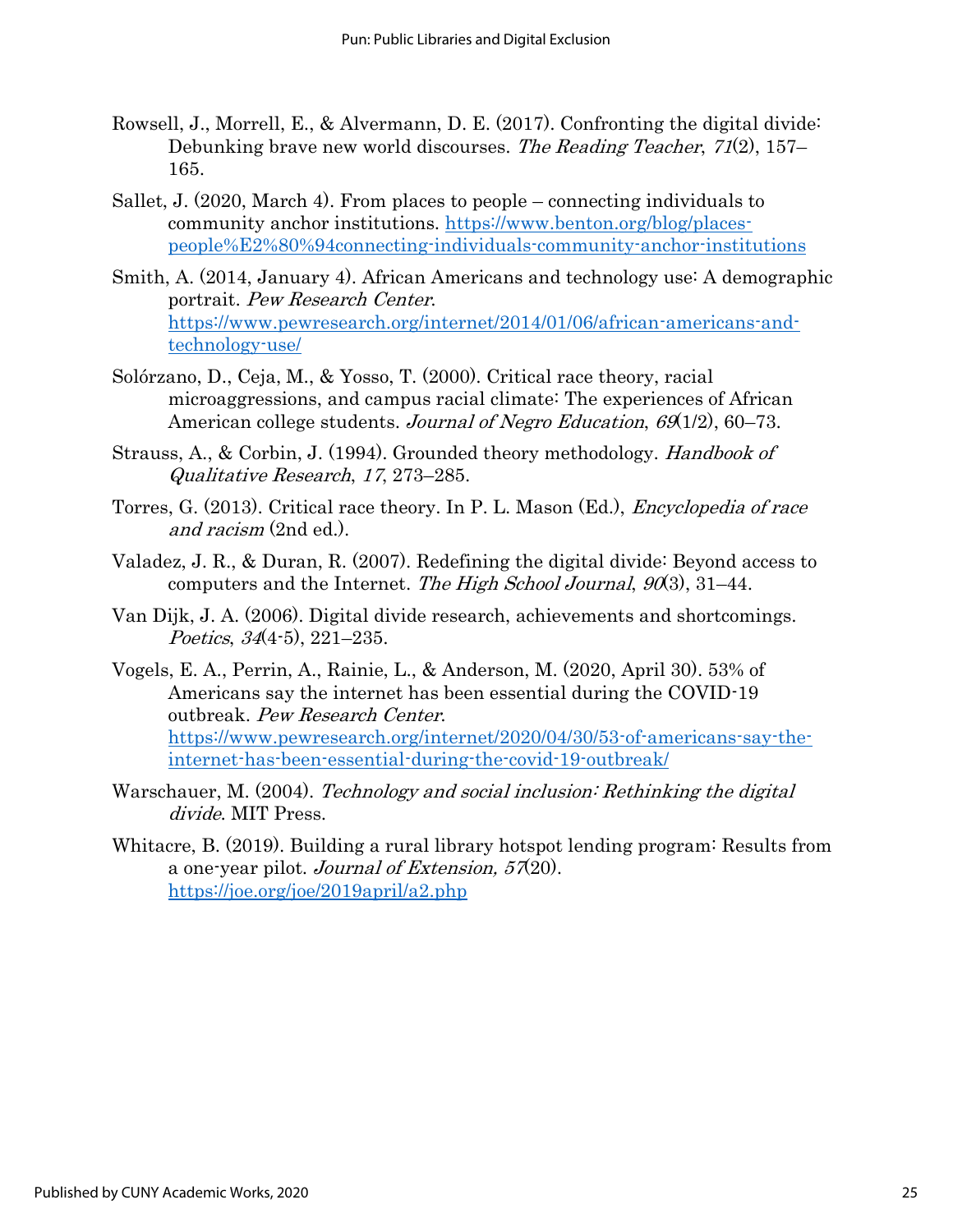## Appendix A: Interview Questions Pre-COVID-19

- 1. Can you share your background: race and gender?
- 2. What is your age? 18-30, 31-49 or 50+?
- 3. Do you have a computer at home? What about internet access?
	- If yes, what type of internet services do you have at home?
	- If yes, what devices do you use to access the internet?
	- If yes, what are the benefits or challenges of using these devices?
- 4. Describe why and how you typically use the computer in the public library
	- What type of things do you do on the computer?
- 5. Do you access the internet every time you use the computer in the library?
	- If yes, how long are you on it?
	- See question 3, If yes, if you have a computer at home, why do you use the internet at the library?
- 6. How often do you visit the library to use the Wi-Fi/computers?
- 7. When you use a library computer, how long are you usually on it?
	- Do you have enough time available on the library computer?
	- Are there any challenges with the amount of time available?
- 8. Do you feel like you are skilled or good in using the computer?
	- Can you provide examples on how you define "good"?
- 9. What technology skills would you like to know more, and what about potential benefits and challenges in learning such skills?
- 10. If you had an option to have your own computer and internet access at home, would you choose that over coming to the library? Why or why not?
- 11.What are the benefits of using the library computer compared to home?
- 12. In what ways have you been impacted by receiving (or not) technology resources living in your area?
	- Do you ever use the library resources such as the library workers to help or assist you?
	- Can you describe your experiences getting technology help from your public library system?
	- Is there anything you would like them to do more of or less of?
- 13. If there's a library staff member who shares a similar background as you, are you more willing to ask for help? Why or why not?
- 14.How do you think the public library can improve its services to meet your needs?
- 15.Do you know of other people such as friends or family members who also use the public library's technology resources?
- 16. Is there anything else you would like to share that was not previously discussed?